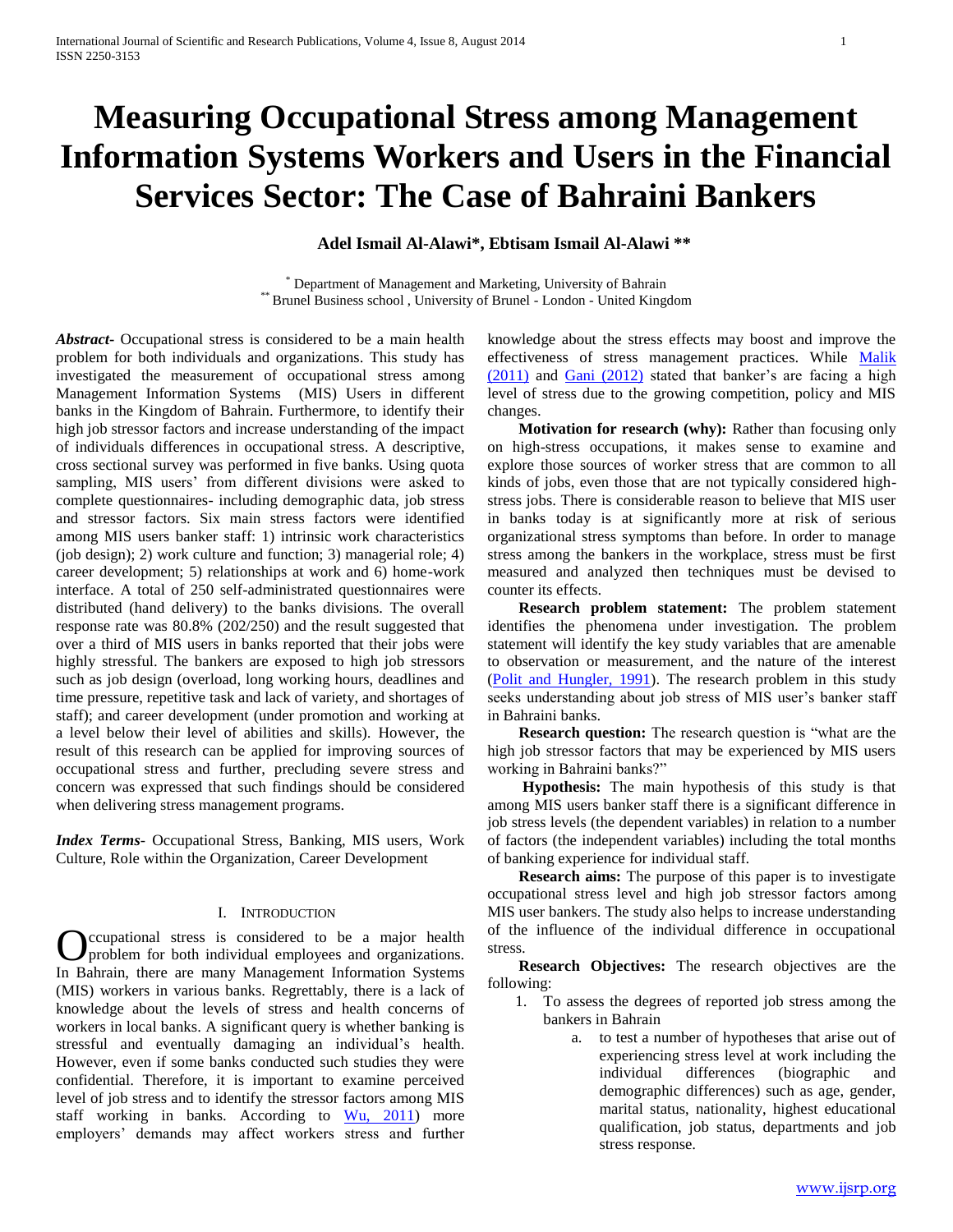- 2. To identify job stressor factors cited by the bankers of studied banks,
	- a. to determine the high rated stressor factors.
- 3. To recommend a number of occupational stress management and prevention based on the research conclusion.

 **Expected research outcomes:** The study will initially report on the frequency of answers to all questions in the questionnaire. Subsequent analysis will identify any statistically significant association between the different variables, and in particular degrees of experience job stress among those MIS users. The expected outcomes of this study might be incorporated into banking practice, banking education and continual staff training and development. Additionally, new strategies might be planned for preventing occupational stressor factor.

Moreover, modification of human resource policy might be required to reduce perceived stress level and perceived stressor factors at work. The finding might be useful for human resource staff and training development teams in banks in considering those factors that relate to occupational stress and ultimately action should be taken on these issues.

 **Organizational background:** The development of banks in Bahrain has occurred in parallel with prevailing economic conditions and activities, more especially the fortunes of the oil industry and the Government's diversification policies (Bankers' Society of Bahrain, 2002). Currently, Bahrain banking system made up of 23 full retail banks operating, 69 wholesale banks, 2 specialized banks, 36 representative offices of overseas banks, as well as 6 Islamic retail banks and 18 wholesales banks (CBB, 2013).

#### II. LITERATURE REVIEW

#### **Conceptual framework for occupational stress:**

 **Sources of stress:** Based on the literature, many factors were identified to have an impact on job stress, but the study framework of this research is based on six major factors that have been differentiated by Cartwright and Cooper, 1997a, Dynamics of work stress model. The process (job stressor factors, individual difference and job stressor outcome) of the framework was based on Robbins (1993).

The researchers decided to adopt by Cartwright and Cooper, 1997a, model because it is more integrative. The model identifies three sets of factors: job-specific sources, organizational sources, and individual (personal) sources. Within the first two of these factors (job –specific sources and organizational sources), six primary stressors can be differentiated: intrinsic characteristics of the job; roles in the organization; relationships at work; career development; organizational structure and climate; home-work interface.

Among the main potential sources of stress (independent variables) five categories or main variables relate to stressor within the workplace environment will be included in this study (work characteristics (WC), work culture and function (WCAF), managerial role (MR), career development (CD), and Relationships at work (RAW). Additionally, home-work interface (HWI), which focus on interplay between the job and life off the job. Further classification of those 5 categories offers a useful framework for identifying sources of job related stress among banker staff.

The work characteristics (WC) as stressor factor that banker staff might experience in their job were subdivided into six items: work overload, long working hours, deadlines and time pressure, repetitive task, shift work/arrangements and inadequate number of staff. The work culture and function (WCAF), which consisted of four items included: poor co-ordination between departments, poor communications across the organization, changing in policies, structures technologies or staff and over competitive culture. The managerial role (MR) of the banker staff in their bank and it consisted of little involvement in decision-making, lack of authority over work, too many responsibilities for people, money or others and uncertain responsibilities. The staff career development (CD) consisted of four items included: lack of training and career development, poor job security, under promotion and working at a level below your level of abilities and skills. Relationships at work (RAW) were consisted of four items: unfair treatment by manager or supervisor, lack of help and support from colleagues, poor relations with subordinates and customers/clients complaints. Home-work interface (HWI) included job interfering with home/family life and family life adversely affecting work.

 **Individual differences:** One cannot fully understand the stress process by simply investigating the association between stressors and stress outcomes. Individual differences are extremely important determinants of how people perceive and react to stressors and type of stress outcomes that they experience. Individual differences can change or moderate the stress-strain relationship (Turnage, 1994). Individual acts as possible causes of stress whether they become actual stress relies on personal variations for instance physical condition, biographic and demographic differences and personality traits and behavioral characteristics. When a person encounters stress, its symptoms (individual and organizational) can appear as physiological, psychological, and behavioral consequences.

Stressor outcomes: The outcomes of the job stress of banker staff can be incorporated in three common sets: physical, psychological, and behavioral symptoms. The psychological symptoms caused by stress covered in this paper are only job stress level (dependent variables). Figure-1 illustrate the conceptual framework for occupational stress.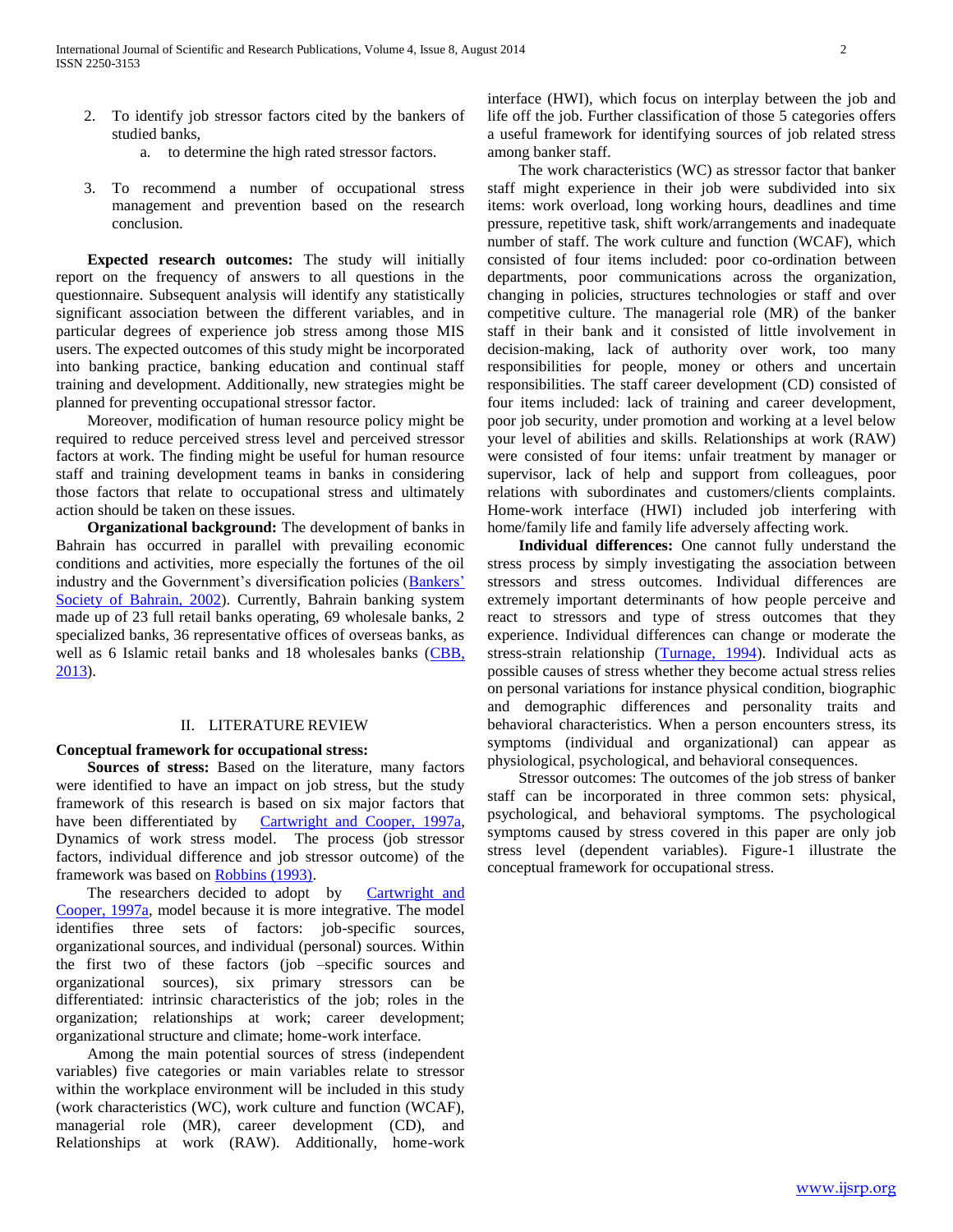

**Figure-01: Conceptual Framework for Occupational Stress**

 **Significance of the study:** Why organization should take an action to work related stress? Smith et al. (1998) stated "factors may be responsible for the increased awareness of stress, changing attitudes to stress, and changes in social and economic conditions may all be important factors". There are three broad reasons explained by Health and Safety Executive (HSE, 2000a) why managers must obtain decision to gadget occupational stress- ethical, legitimate and economic.

 Ethical and legal arguments: According to the Health and Safety at Work etc Act 1974 (Secretary of state for employment, 1974) organizations have a common obligation to assurance the health conditions of their staffs at work. This involves tackling steps to make sure they don't experience stress-related illness as a result of their work (Shahid et al., 2012). Additionally, "employers must take account of the risk of stress-related ill health when meeting their legal obligations under the Management of HSC, 1999. (HSE, 2000b).

More employees in American companies are litigating against their employers through worker compensation regulations and allows concerning job-related stress. In Europe, however, they are just beginning to see a move toward increasing litigation by workers about their conditions of work. The trend is in the direction of future disability claims and general damages being awarded on the basis of work stress in the United Kingdom, as Earnshaw and Cooper (1996) highlight in their report on worker compensation and stress-related claims.

 **The economic arguments:** Stress represents a very significant cost to organization but the real cost of occupational stress is not recognized as it is very complicated. Nevertheless,

the price of sickness absence is exceptionally costly. "HSE estimates that 6.5 million working days were lost in Britain in 1995 due to stress, depression, anxiety or a physical condition" attributed to occupational stress. So the expense to organizations of occupational "stress was around £370 million and to society about £3.75 billion (1995/96 prices)" (HSE, 2001).

Research studies conducted by ILO (cited by Olson, 2000), indicated that "one in ten workers globally suffer from stress on the job, and job-related stress costs employers in Europe and the US more than \$120 billion annually. In the European Union, up to 4 per cent of gross national product is spent on work-related mental problems and in the US job stress accounts for 200 million lost working days each year". Similarly, in the UK the Confederation of British Industry's Sickness Absence Survey for 2000, shown that "workplace stress was the second most frequent cause of absence, costing roughly" about £4 billion per annum. Along with sickness absence, Williams and Cooper (2002) high rates of staff turnover are one of the clearest organizational signs of stress. The direct cost of attrition is high and anyone who leaves a company, that organization doesn't want to lose, represents a cost significantly in excess of the cost of recruiting a replacement.

 **Organizational symptoms:** Consequences of work related stress:

There is widespread recognition that stress at work has unpleasant significances for health and safety of employees. Majority would view stress as the principle threat to human in highly developed industrial nations (Pheasant, 1991).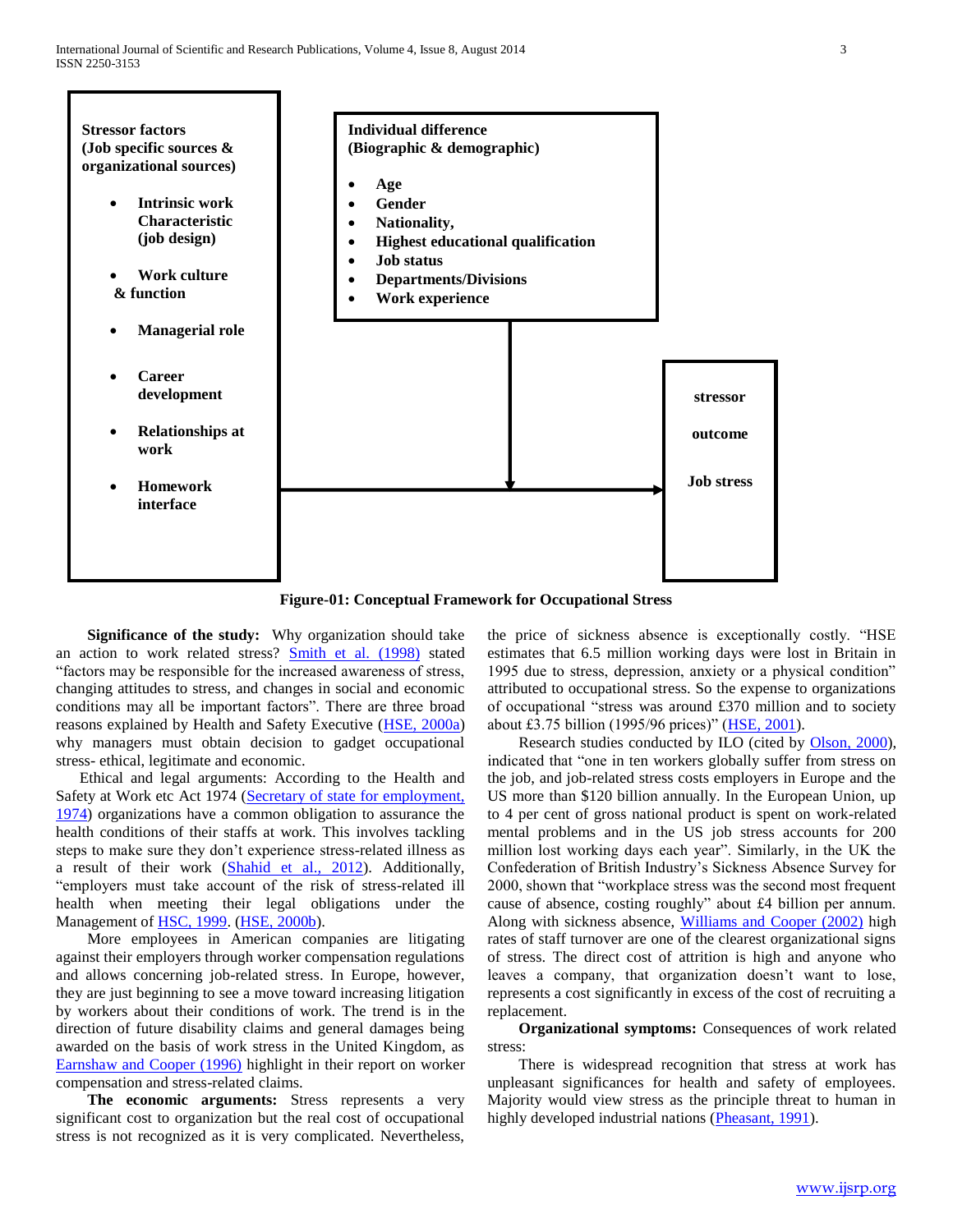Simpson (2000) the experience of stress at work contributes to ill health in at least two ways. First, stress is associated with changes in attitude and behaviors, which contribute to the maintenance of a health state. This may be manifest either by inhibiting health-promoting behaviors such as exercise, entertainment and relaxation, and by increasing healththreatening behaviors such as smoking and excessive alcohol consumption. Secondly, responses to stress may interfere with normal physiological function, inhibiting the body's natural defenses or promoting pathogenic change.

#### III. RESEARCH METHODOLOGY

#### **Study Design**

All survey designs aim to specify the relationship of two or more variables without any experimental manipulation of the independent variable (outcome variable). They provide the means of examining variables with random samples of target populations and of drawing conclusions about the target populations from the sample data (Brink and Wood, 1990).

The researchers decided to use a quantitative descriptive for collecting data at single location as it was the most appropriate for studying the sources of stress experienced by MIS users in Banks. The most common techniques for survey research are questionnaires and interviews (Dempsey and Dempsey, 1996). Self-administrated questionnaire offer a number of advantages over personal interviews: questionnaires relative to interviews are generally economical and resource saving to manage. In addition, questionnaires are different than interviews schedules, given the option of total privacy, particularly if the questions are of a highly personal or sensitive nature (Polit and Hungler, 1991).

#### **Population and sample**

The survey was conducted in five banks in the Kingdom of Bahrain. In order to investigate banker staff's sources of stress at work, workers from five Bahraini banks were used as the sample frame for the study, from which a representative sample could be drawn. The population of interest to the researchers contained a significantly large sample to study conveniently, and therefore, a sample of the population was drawn. The advantage of sampling the smaller numbers over the complete population was financial. The sampling of the smaller numbers was cheaper in time, staff and resources and better quality data can be obtained (Bowling, 1997, Ebrahim and Bowling 2005). A sample of 250 of the total staff working in Banks in different departments and divisions were selected, based on availability and convenience.

Probability sampling reduces the risk of selecting a biased sample (Smith and Hunt, 1997). Initially the researchers were planning to choose a simple random sampling method. However, this required the researchers to have access to a list of the entire population from whom the sample would have been drawn. With restricted resources, and time (Reid and Boor, 1990) a nonrandom method of sampling (quota sampling) was chosen.

The population of interest (MIS and other related banker staff in five banks in Kingdom of Bahrain) was divided into sub populations (five banks in different divisions) and sampling from the sub population (stratum) was carried out. A total of 250 questionnaires (50 Questionnaire to each Bank) handed to the

five banks HR and corporate communications to be distributed to IT and MIS users related departments

 **The sampling process:** These banks were selected because they were among the five largest banks in the Kingdom of Bahrain with respect to assets and number of staff. These banks were well known to be five of the top contributors to the developments of the Arab banking business. The survey questionnaires were sent to the five banks, corporate communications and human resources departments requesting permission to conduct this survey. After one week telephone calls are received in response from all the banks. The appointments were given for the delivery of the questionnaire.

Telephone calls were made to the corporate communications and human resource manager of the five banks to request permission for willingness to participate in this study and to arrange appointments for handling out the questionnaires. In most cases the managers or assistant manager expressed their interest and willingness to participate in this survey.

The questionnaires were handed to the manager or the assistant manager of the mention departments. A covering letter was sent out accompanying the questionnaire, to explain the purpose of the study and confirm confidentiality. The respondents were asked to complete the questionnaire on the following day. The questionnaires were collected on the same day and on the following day for those who had answered it but some managers or assistant manager had requested the researchers to collect the questionnaire after few days to increase the response rate and follow up was done for those who had not completed the questionnaires.

#### **Data Collection Technique**

Questionnaires are often distributed through the mail, but because of the generally low response rate of mailed surveys; some type of personal contact is generally recommended (Polit and Hungler, 1991). Personal presentation method was used to distribute the questionnaires to respondents and their managers. Personal communication and touch with respondents has been realized to ensure a convinced outcome on the rate of the questionnaires returned. Furthermore, the availability of the researchers can be an advantage in terms of explaining and clarifying the purposes of the study or particular items (Polit and Hungler, 1991).

#### **Questionnaire Layout:**

The purpose of the questionnaire used to assess stress level within the five banks and to identify the main causes of stress so that an appropriate human resource management decision can be made.

The researchers attempted to make the questionnaire short, easy and understandable as well as simple English so that every respondent can answer all the questions without any missing values. The survey questionnaire consisted of two pages and 33 questions, which were subdivided into two sections or headings and required few minutes to complete.

 **T**he Likert scale is the most popular scaling method used by stress psychologists. The method is relatively quick (Bowling, 1997). These scales usually contain five or seven responses for each item. The scale can indicate the ordering of different people's attitudes, but not precisely how far apart or close these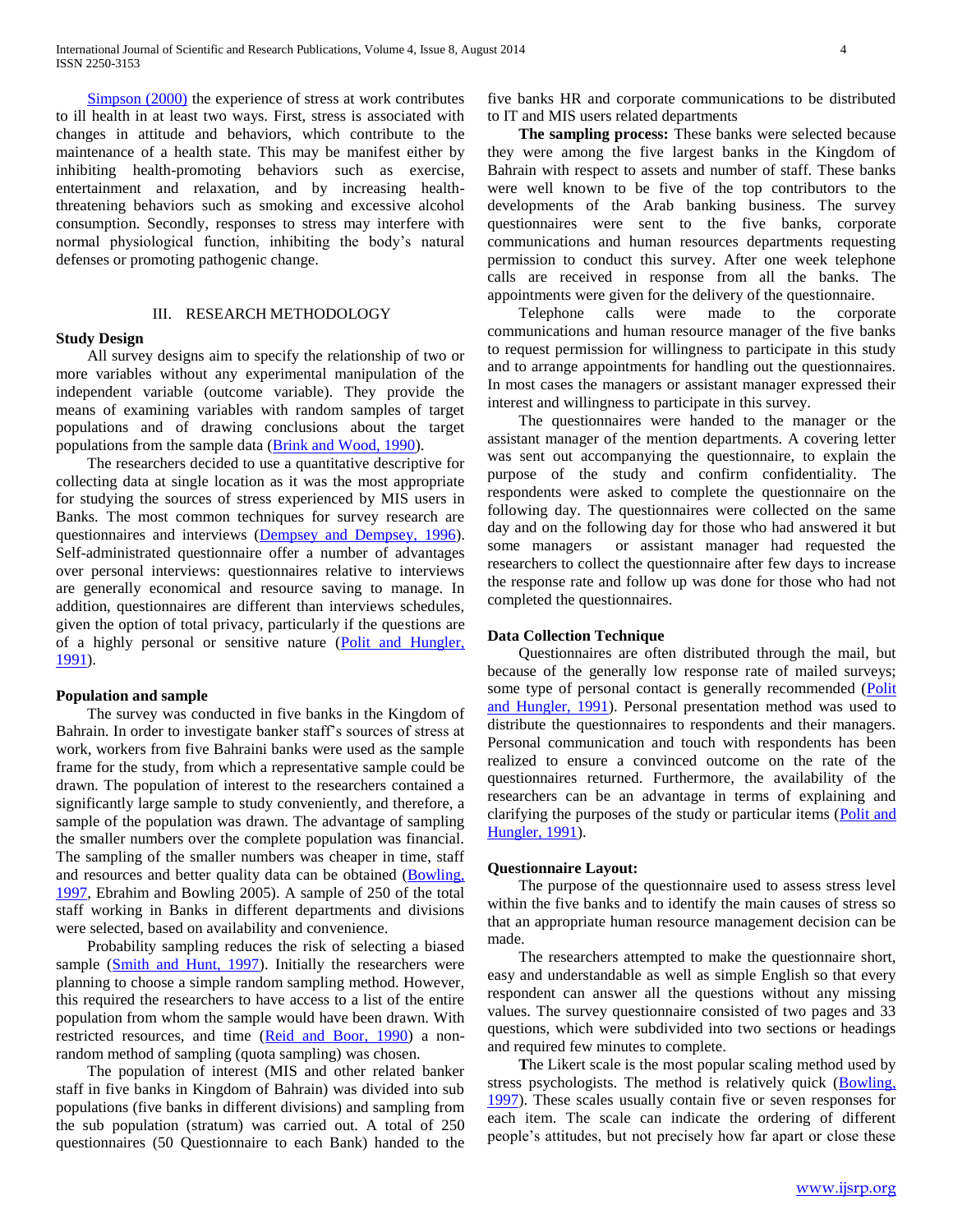attitudes are. Likert scales provide ordinal level data. Nieswiadomy (1998) mentioned that this scale requires that respondents read each question carefully and prevent the respondents from rapidly completing an instrument by checking one category of responses all the way through the instrument.

#### **Reliability and validity**

Reliability is correlated with consistency, i.e. that the research methods being used will constantly provide similar replies over time, across groups and by whoever is managing them (Smith and Hunt, 1997). Validity concerns to the point to which a data-collecting tool measures what it is assumed to measure by obtaining data significant to what is being measured (Dempsey and Dempsey, 1996). While small samples may be used for analyses of reliability and validity, ultimately confirmatory surveys should use larger samples, and generate comparisons with some other samples to measure stability (Bowling, 1997, Ebrahim and Bowling 2005).

In this survey the researchers felt that some of the reliability and validity would be met. Some questions in this survey questionnaire were adopted from Pressure Management Indicator (PMI) "developed from the Occupational Stress Indicator (OSI") and provided "a global measure as well as differentiated profiles of occupational stress" (Kirkcaldy et al., 2002). Additionally to ASSET designed by two leading organizational psychologists, Professor Cary Cooper and Dr. Susan Cartwright. Whilst those mentioned questionnaires have established reliability and validity data (Roberston and Cooper, 1990, Rees and Cooper, 1991; Cooper and Bramwell, 1992, Faragher et al 2004).

#### **Limitation of the study Sampling design**

This paper had several limitations. The most significant was that quota-sampling design by convenience was applied which might potentiate serious bias. The researchers indicated that the sample size also might not be representative of the total population because non-probability sampling methods were used. For example, the secretaries or others who distributed the survey may have intentionally given the surveys to one target group of staff, to co-workers (employees or managers) who were friends or to individual who they knew had either high or low stress level. Although these factors may have had some influence on the survey results, for the purpose of this case study it was assumed that a bias did not exist.

#### **Limited population and sample**

Other limitation of the study is restriction of access to other banker staff from the total population working in different departments or divisions. This might affect the conclusions in that they cannot be generalized to all staff of the study banks. In addition, the generalizability of this study might be restricted as entire data were gathered from the five banks; consequently, any conclusions or expectations that are accomplished might remain appropriate only to banks population and sample.

#### **The questionnaire limitation**

Consequently, one would need to be aware if the questionnaire had been completed on a busy day or a quite day, as this would have an effect on how staff responded to certain

questions, despite instructions to try to think of how they felt over a period of time.

It might be suggested that the respondents were those who were under stress and identified the questionnaire as a method of expressing their frustrations. Conversely, those who did not complete the questionnaire might have felt that they had no contribution to make, as they did not suffer from stress to same degree as those who did respond. Alternatively, those who were suffering from a large degree of stress might not have felt that they had time to complete a questionnaire in an already busy day, so some vital data might not have been captured (McGowan, 2001).

Cultural and social sensitivity to be considered as it might affect the respondents answering some variables in stress questionnaire. For example, in relationships at work, the staff might give incorrect feelings towards their managers or colleagues and the respondents might feel reluctant in answering the items related to their home-work interface. Nevertheless, cultural and social sensitivity may induce bias on the final result. **Item non-response** 

In addition, non-response to individual items on the questionnaire may also occur (Bowling, 1997). At the analysis stage the researchers might have found that non-responders to some questions in this study will affect their representativeness and will induce bias on the final results.

In trying to minimize the possibility of a non-response bias the following steps were taken during the preparation and distribution of the questionnaires for e.g. ensuring the questionnaire was short and simple to complete. Avoiding personal questions which might lead respondents to feel they could be identified from their responses. Gaining permission from managers for the questionnaire to be completed during work hours, therefore, resulted, not taking any of the individual's own time.

The researchers recognize some further unspecified factors influenced on bankers stress levels. For instance, this paper made no investigation on individuality character kind or spot of control, and these are elements that could probably be incorporated if forthcoming study is to be undertaken in this area.

The questionnaires were in English and the researchers tried to make them very simple, short and clear so can be answered very easily by the staff even with low educational level as most of banking staff use English language in organization. However, the researchers might find some variables left unanswered by the respondents who could not understand the statements. It is worth testifying that the business language in Bahrain is the English language.

#### **Grouping the Data**

The final limitation is that grouping the data (such as from open-ended questions) for the purpose of analysis may result in decreased cell sizes and this may affect statistical significance.

#### **3.7 Data analysis**

Data analysis was conducted to reduce and organize the data to give findings that could be interpreted by the researchers (Burns and Grove, 1987). The Statistical Package for the Social Science (SPSS) version 19 for Windows XP Professional and EXCEL were used for data analyses.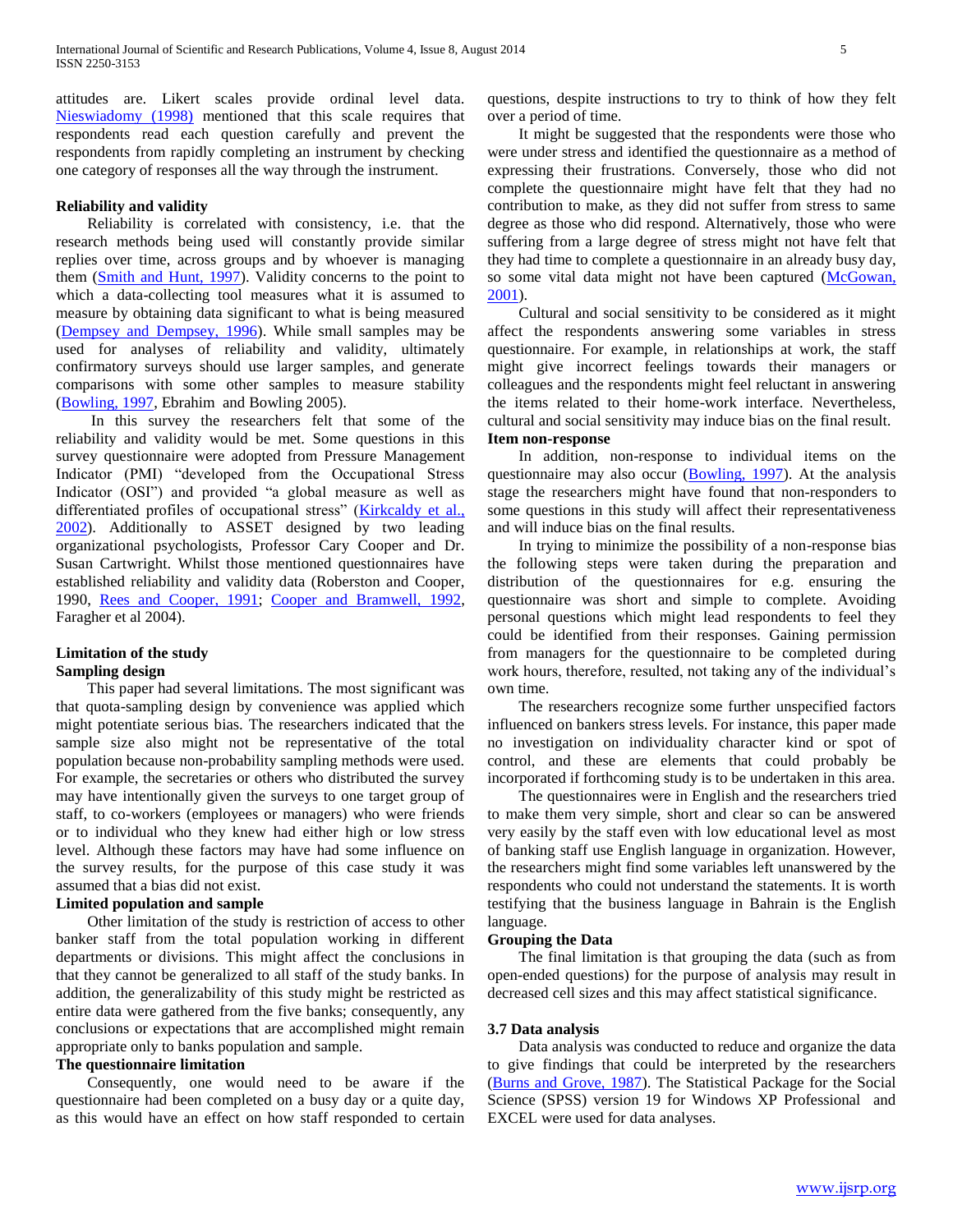Frequency distributions (the univariate statistics: descriptive statistics for the analysis or description of one variable) for all the variables were carried out. Additionally, cross tabulation with Chi-squared (bivariate statistics: descriptive statistics for analysis of the association between two variables) was used to examine relationships between nominal or/and ordinal variables. In some cases when the samples are too small (number is less than 5) in the cell, Fisher's Exact test was undertaken.

Frequency distribution was used to determine individual differences (biographic and demographic), to assess the reported degrees of job stress among banker staff (perceived stress level), to identify the bankers' job stressor factors (perceived stress factors) and to determine the high rated stressor factors.

Across tabulation with Chi-squared was done to test a number of hypotheses that arise out of experiencing stress at work including a wide variety of the individual differences that act to shape the response to exposure to stress.

#### IV. RESULTS

#### **Response rate 4%**

A total of two hundred and fifty (250) questionnaires were sent to five prospective banks. The overall response rate was 80.8% (202/250). The result from the five banks were combined together to establish an overall impression of job-related stressors experienced by staff working in full local banks.

#### **Personal profile and job related data**

This section focuses on describing the study's respondents and their perceived stress. The majority of bankers who completed the survey were of ages ranging from 30-39 (n=70 responses: 34.6%). This group was followed by staff's aged 40- 49 (n=60 responses: 29.7%) and staff's aged 29 and below (n=55 responses: 27.2%). Staff's aged 50 and above were in the minority group of responses (n=17 responses: 8.4%). Table-01 illustrate the age group frequency while Figure-02 show the percentage of Age Group.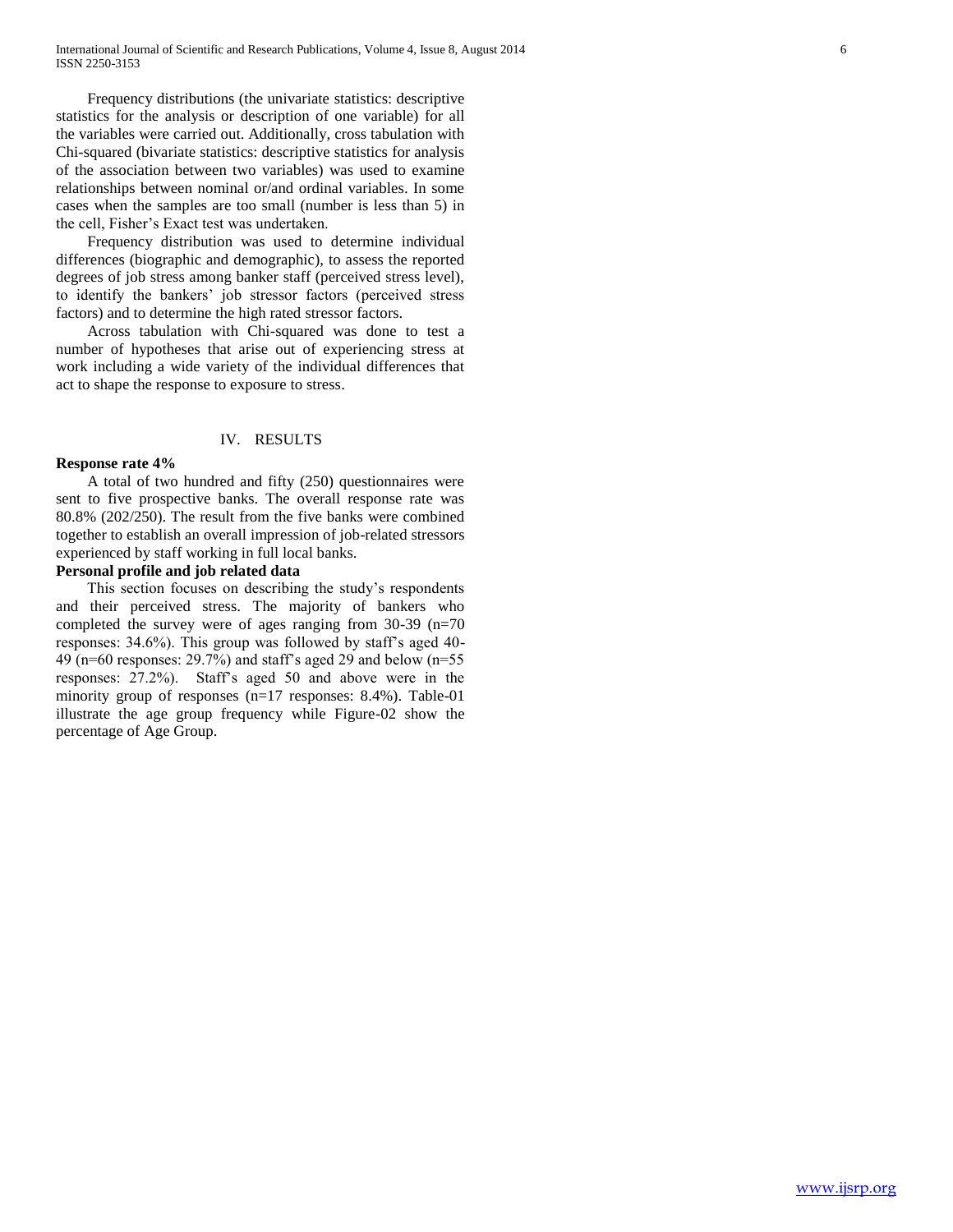| Age          | Frequency | Percent | Valid<br><b>Percent</b> | Cumulative<br><b>Percent</b> |
|--------------|-----------|---------|-------------------------|------------------------------|
| 29 and below | 55        | 27.2%   | 27.2%                   | 27.2%                        |
| 30-39        | 70        | 34.7%   | 34.7%                   | 61.9%                        |
| $40 - 49$    | 60        | 29.7%   | 29.7%                   | 91.6%                        |
| 50 and above | 17        | 8.4%    | 8.4%                    | 100.0%                       |
| Total        | 202       | 100.0%  | 100.0%                  |                              |

**Table-01 : Age group frequency table**



**Figure-02 Percentage of Age Group**

As demonstrated in Table-02 and Figure-03, the majority of the staff were male (n=120 responses: 62.4%) compared to female (n=82 responses: 37.6, while Table-03 and Figure-04 show that the majority of the staff who completed the survey were married (n=171 responses: 84.7%) and 15.3% (n=31) were single. The data was missing three responses (2.5%). Table-04 and Figure-05 illustrate the majority of the staff were Bahraini  $(n=177$  responses: 87.6%) compared to non-Bahraini  $(n=25)$ responses: 12.4%). Table-05 and Figure-06 exemplify that there were 61.39% of staff (n=124) who reported their highest

educational qualifications to be in banking studies with either a Masters (MS/MA/MBA) 19.3% (n=39), post-graduate diploma 9% (n=18), other professional certificates (such as Certified Public Accountant {CPA} and Association of Certified Charted Accountants  ${ACCA}$ ) 2.5% (n=5) or bachelors degree (BSc) 30.7% (n=62). About 38.6% of staff (n=78) reported lowest educational qualifications in banking studies to be either associate diplomas 27.3% (n=55), other diplomas or high school certificates 11.4% (n=23).

| <b>Marital Status</b> | Frequency | Percent | <b>Valid</b><br>Gender<br>Percentage | Cumulative<br><b>Percent</b> |
|-----------------------|-----------|---------|--------------------------------------|------------------------------|
| Male                  | 31        | 15.1%   | 15.3%                                | 15.3%                        |
| Female                | 171       | 83.4%   | 84.7%                                | 100.0%                       |
| Total                 | 202       | 98.5%   | 100.0%                               |                              |
| Missing 999           |           | 1.5%    |                                      |                              |
| Total                 | 205       | 100.0%  |                                      |                              |

**Table -02: Respondents Gender Frequency Table**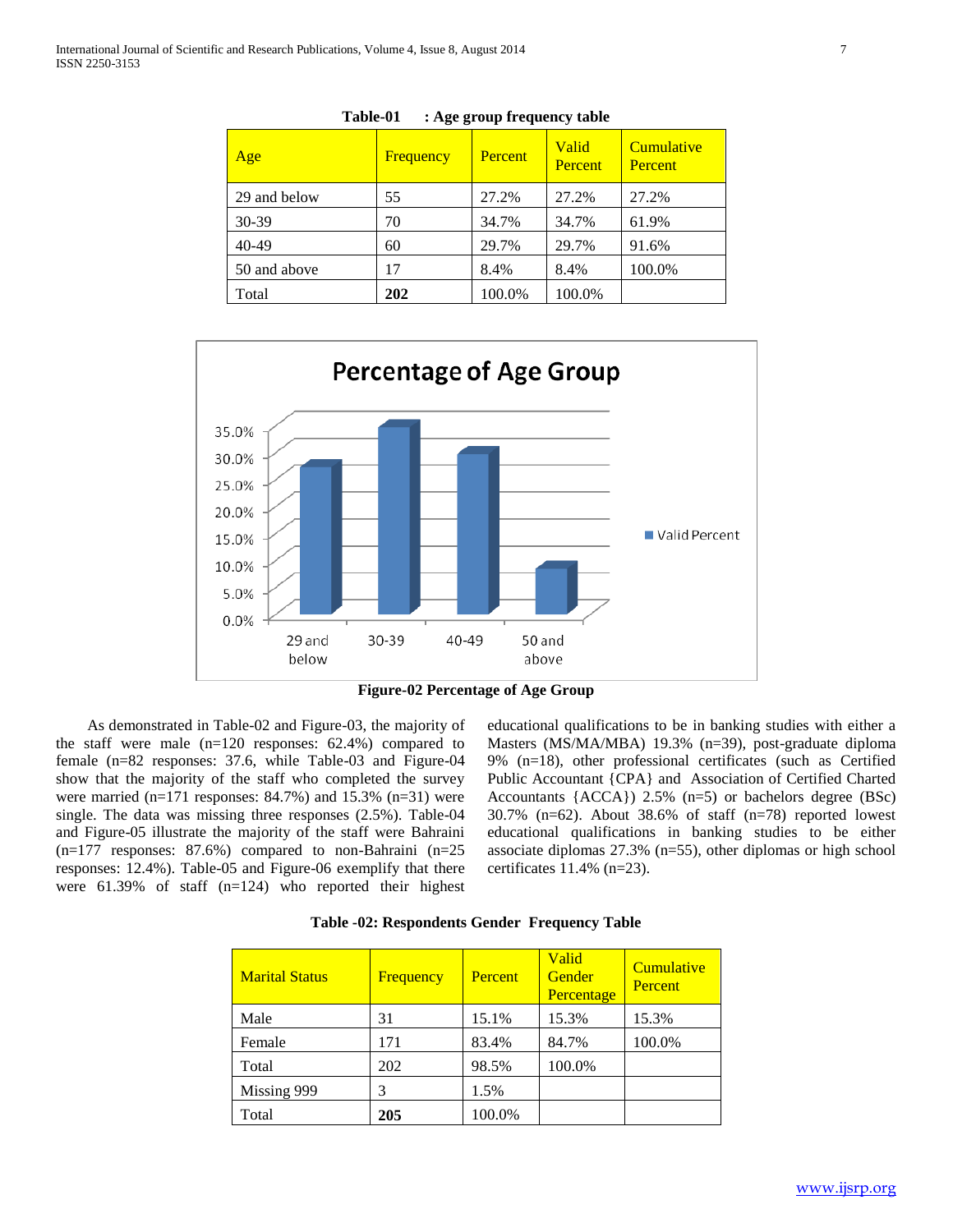

**Figure-03: Valid Gender Percentage**

# **Table-03: Nationality Frequency Table**

| <b>Nationality</b> | Frequency | Percent | <b>Valid Percent</b> | <b>Cumulative Percent</b> |
|--------------------|-----------|---------|----------------------|---------------------------|
| Bahraini           | 177       | 87.6%   | 87.6%                | 87.6%                     |
| Non Bahraini       | 25        | 12.4%   | 12.4%                | 100.0%                    |
| Total              | 202       | 100.0%  |                      |                           |



**Figure-04 Valid Percentage of Nationality**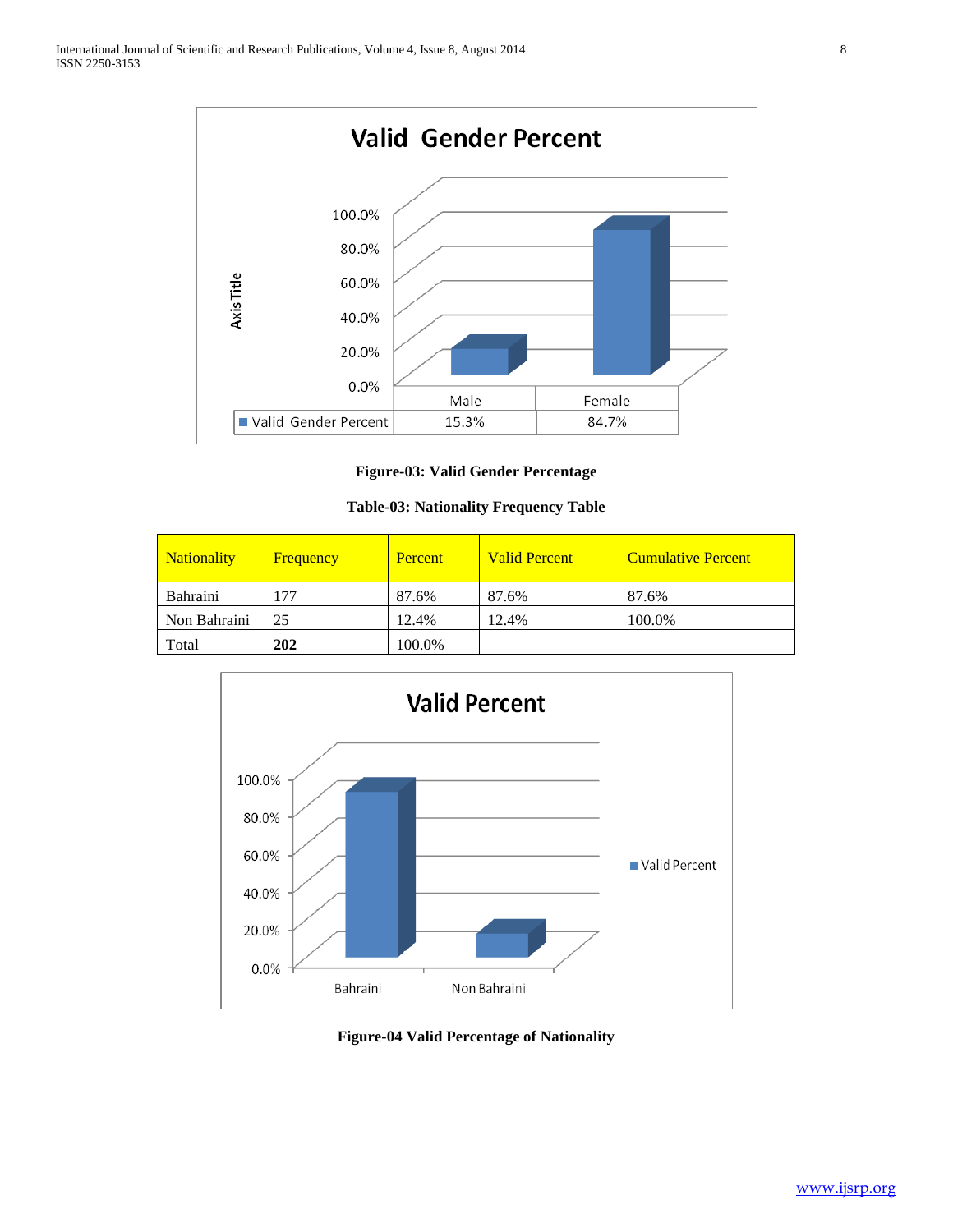| <b>Nationality</b>      | Frequency | Percent | Valid<br><b>Percent</b> | Cumulative<br>Percent |
|-------------------------|-----------|---------|-------------------------|-----------------------|
| High school cert/Dip    | 23        | 11.4%   | 11.4%                   | 11.4%                 |
| Asso Dip                | 55        | 27.2%   | 27.2%                   | 38.6%                 |
| BSc.                    | 62        | 30.7%   | 30.7%                   | 69.3%                 |
| Post-Grade Dip          | 18        | 8.9%    | 8.9%                    | 78.2%                 |
| <b>MS/MA/MBA</b>        | 39        | 19.3%   | 19.3%                   | 97.5%                 |
| <b>Other Profe Cert</b> | 5         | 2.5%    | 2.5%                    | 100.0%                |
| Total                   | 202       | 100.0%  | 100.0%                  |                       |

**Table-04 :Education frequency table**



**Figure-05: The Valid Percentage of Employees Education Qualifications**

Job status included manager or senior manager, 27.2% (n=55) of respondents; as assistant manager by 7.4% (n=15); as supervisor by 8.4% (n=17), employee by 16.3% (n=33) and MIS workers 40.6% (n=81).

| <b>Job</b>                                    | Frequency | Percent | <b>Valid Percent</b> | Cumulative<br>Percent |
|-----------------------------------------------|-----------|---------|----------------------|-----------------------|
| Senior<br>Manager<br><sub>or</sub><br>Manager | 55        | 27.2%   | 27.2%                | 27.2%                 |
| <b>Assistant Manger</b>                       | 15        | 7.4%    | 7.4%                 | 34.7%                 |
| Supervisor                                    | 17        | 8.4%    | 8.4%                 | 43.1%                 |
| Employee                                      | 33        | 16.3%   | 16.3%                | 59.4%                 |
| MIS workers                                   | 82        | 40.6%   | 40.6%                | 100.0%                |
| Total                                         | 202       | 100.0%  | 100.0%               |                       |

|  | Table-05: Job Status Frequency Table |  |
|--|--------------------------------------|--|
|  |                                      |  |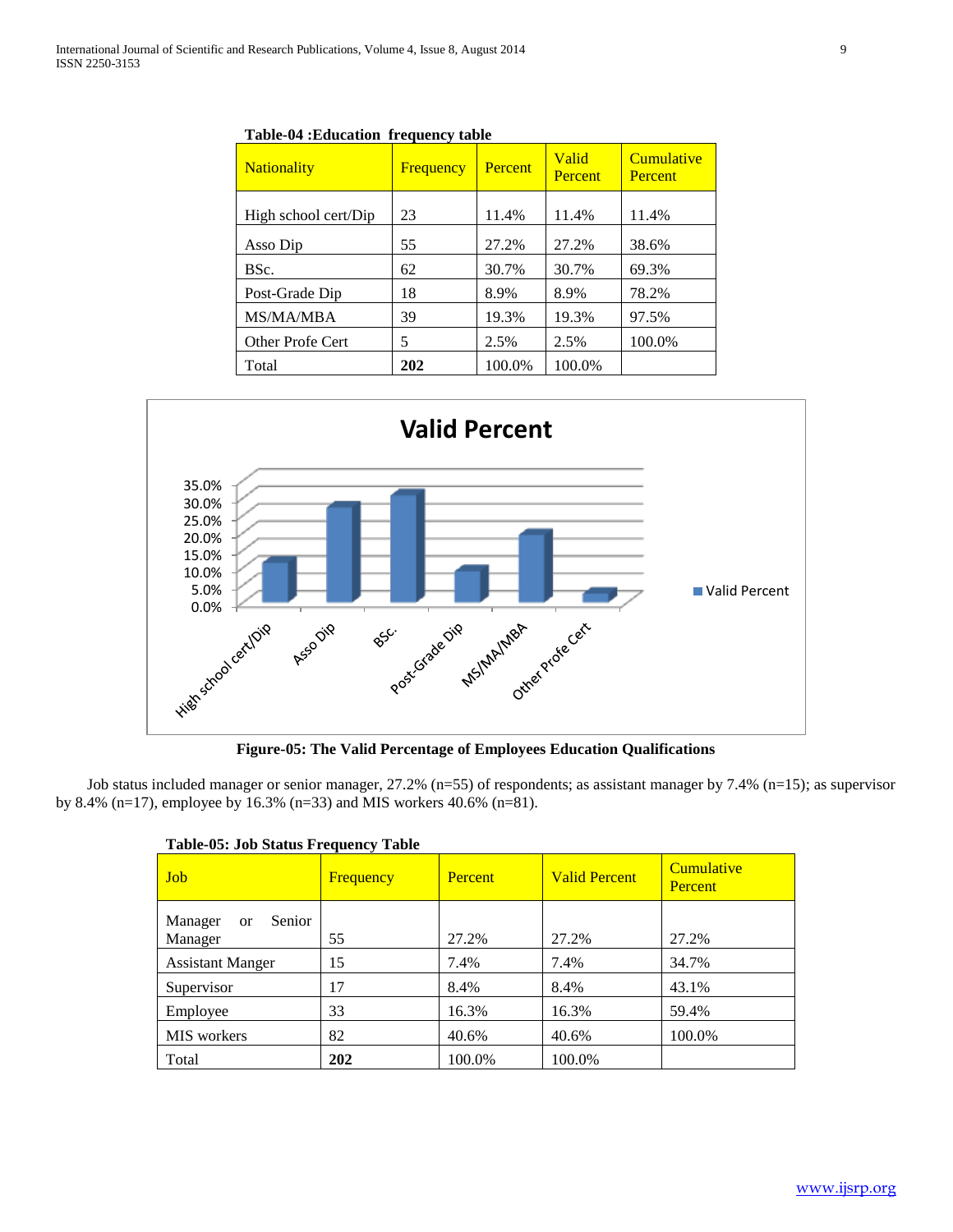

**Figure-06: Respondents Job Status**

The total months of banking experience was reported as  $31.7\%$  (n=63) with 1-120 months (up to and including 10 years), 28.1.3% (n=56) with 121-240 months experience (11 to 20 years), 27.6% (n=55) with 241-360 (21 to 30 years) and 12.6% (n=25) with 361-495 months (31 and more than 31 years.

| <b>Banking</b><br><b>Experience</b>                   | <b>Frequency</b> | <b>Percent</b> | <b>Valid</b><br><b>Percentage</b> | Cumulative<br>Percent |
|-------------------------------------------------------|------------------|----------------|-----------------------------------|-----------------------|
| $1 - 120$<br><b>Months</b><br>(upto 10 years)         | 63               | 31.2%          | 31.7%                             | 31.7%                 |
| 121-240 Months<br>$(11 \text{ to } 20 \text{ years})$ | 56               | 27.7%          | 28.1%                             | 59.8%                 |
| 241-360 Months<br>$(21-30 \text{ years})$             | 55               | 27.2%          | 27.6%                             | 87.4%                 |
| 361-495 Months<br>(31 and more than<br>31 years)      | 25               | 12.4%          | 12.6%                             | 100.0%                |
| Total                                                 | 199              | 100.0%         | 100.0%                            |                       |
| missing 999                                           | 3                | 1.5%           |                                   |                       |
| Total                                                 | 202              | 100%           |                                   |                       |

#### **Table -06: Banking Workers years of Experience**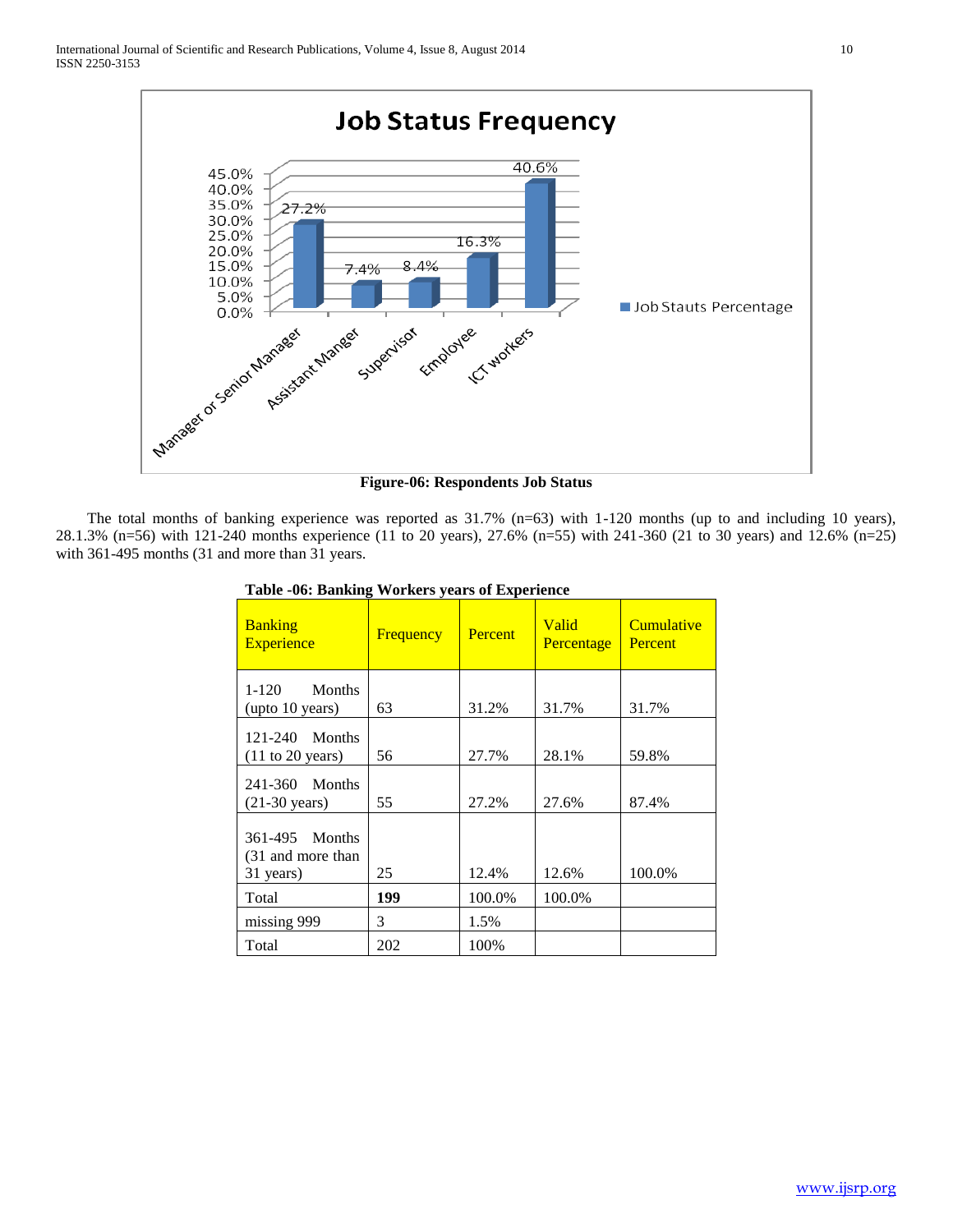

**Figure-07: Banking experience - Respondents rate and frequency**

For cross tabulation of work experience and other variables, experience in banking was regrouped into two (20 years and < than 20 years and 21 years and  $> 20$  years) {exp3} experiences of 10 years and < 10 years were combined with 11 years-20 years and form 20 years and < than 20 years. Whereas, experience 21 years-30 years combined with 31 years and > 31 years to form 21 years and > 20 years.

*Q. I: 9. A single-item self –report measure of stress {stress} &* 

*{stress1}*

For the purpose of analysis, the job stress scales were regrouped from five-point scale into three-point scale (highly stressful, moderately stressful and mildly stressful). "Extremely stressful" and "very stressful" were classified as highly stressful group and "mildly stressful" and "not at all stressful" as mildly stressful. However, moderately stressful group remains same.

Table-07 and Figure-08 illustrate the response to question 9; 41.9% (n=83) of banker staff reported that their jobs were highly stressful, 39.9% (n=79) stated that their jobs were moderately stressful and 18.2% (n=36) reported that their jobs were mildly stressful**.**

# Marital Status **Frequency Percent** Valid **Percent Cumulative Percent** Low Stressful 136 17.8% 18.2% 18.2% Moderately Stressful | 79 | 39.1% | 39.9% | 58.1% Highly Stressful | 83 | 41.1% | 41.9% | 100.0% Total 198 98.0% 100.0% Missing 999 4 2.0% Total **202** 100.0%

**Table-07 : How Stressful is your job?**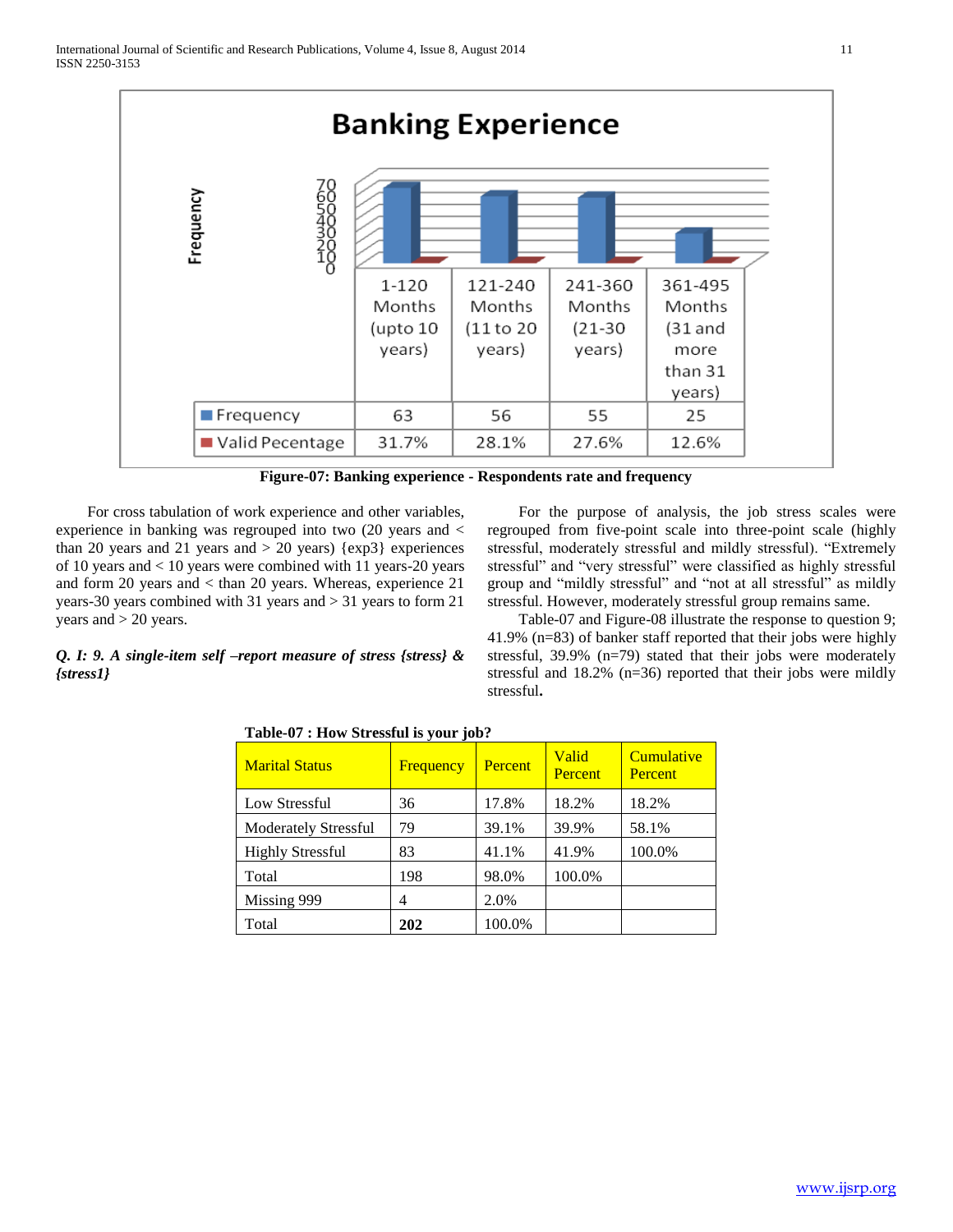

**Figure-08: How Stressful is your Job - Valid Percentage and Frequency**

#### **Cross tabulation of stress and individual differences Cross tabulation of job stress and gender**

Job stress was again regrouped into two groups (highly stressful and slightly stressful), mildly stressful group were combined and analyzed with moderately stressful group and form mildly stressful.

On cross tabulation of gender {gender} (re-grouped) by job stress {stress1} (regrouped), 66.4% (n=58) of highly stressful

group were male staff compared to 32.6% (n=28) of female staff but 68.1% (n=56) of moderately stressful group were also male compared to 30.9% (n=25) female. Whereas  $63\%$  (n=22) of low stressful group were female compared to 37% (n=13) male bankers. Table-08 and Figure-09 show the level of agreement of respondents to how stressful are at the place of work. Job stress was statistically significant associated with respondents' gender  $(p=.023)$ 

|              |                                      |                  | How stressful is your job? (Q II:10) { stress 1} |                     |        |
|--------------|--------------------------------------|------------------|--------------------------------------------------|---------------------|--------|
| Gender       |                                      | Low<br>stressful | Moderately<br>Stressful                          | Highly<br>Stressful | Total  |
| Gender (Q)   |                                      |                  |                                                  |                     |        |
| I:2:Male     | Count                                | 13               | 56                                               | 58                  | 127    |
|              | % within<br>Gender $(Q \t1:2)$       |                  |                                                  |                     |        |
| $\{gender\}$ | $\{gender\}$                         | 10.2%            | 44.1%                                            | 45.7%               | 100.0% |
|              | % within How stressful is your       |                  |                                                  |                     |        |
|              | job $Q$ II:10) {stress 1}            | 37.1%            | 69.1%                                            | 67.4%               | 62.9%  |
|              | Count                                | 22               | 25                                               | 28                  | 75     |
|              | Gender $(Q \t1:2)$<br>within<br>$\%$ |                  |                                                  |                     |        |
| Female       | $\{gender\}$                         | 29.3%            | 33.3%                                            | 37.3%               | 100.0% |
|              | % within How stressful is your       |                  |                                                  |                     |        |
|              | job $Q$ II:10) {stress 1}            | 62.9%            | 30.9%                                            | 32.6%               | 37.1%  |
| Total        | Count                                | 35               | 81                                               | 86                  | 202    |
|              | within<br>Gender (Q<br>1:2<br>$\%$   |                  |                                                  |                     |        |
|              | $\{gender\}$                         | 17.3%            | 40.1%                                            | 42.6%               | 100.0% |
|              | % within How stressful is your       |                  |                                                  |                     |        |
|              | job $Q$ II:10) {stress 1}            | 100.0%           | 100.0%                                           | 100.0%              | 100.0% |

### **Table-08:The Level of Job Stress of Bankers**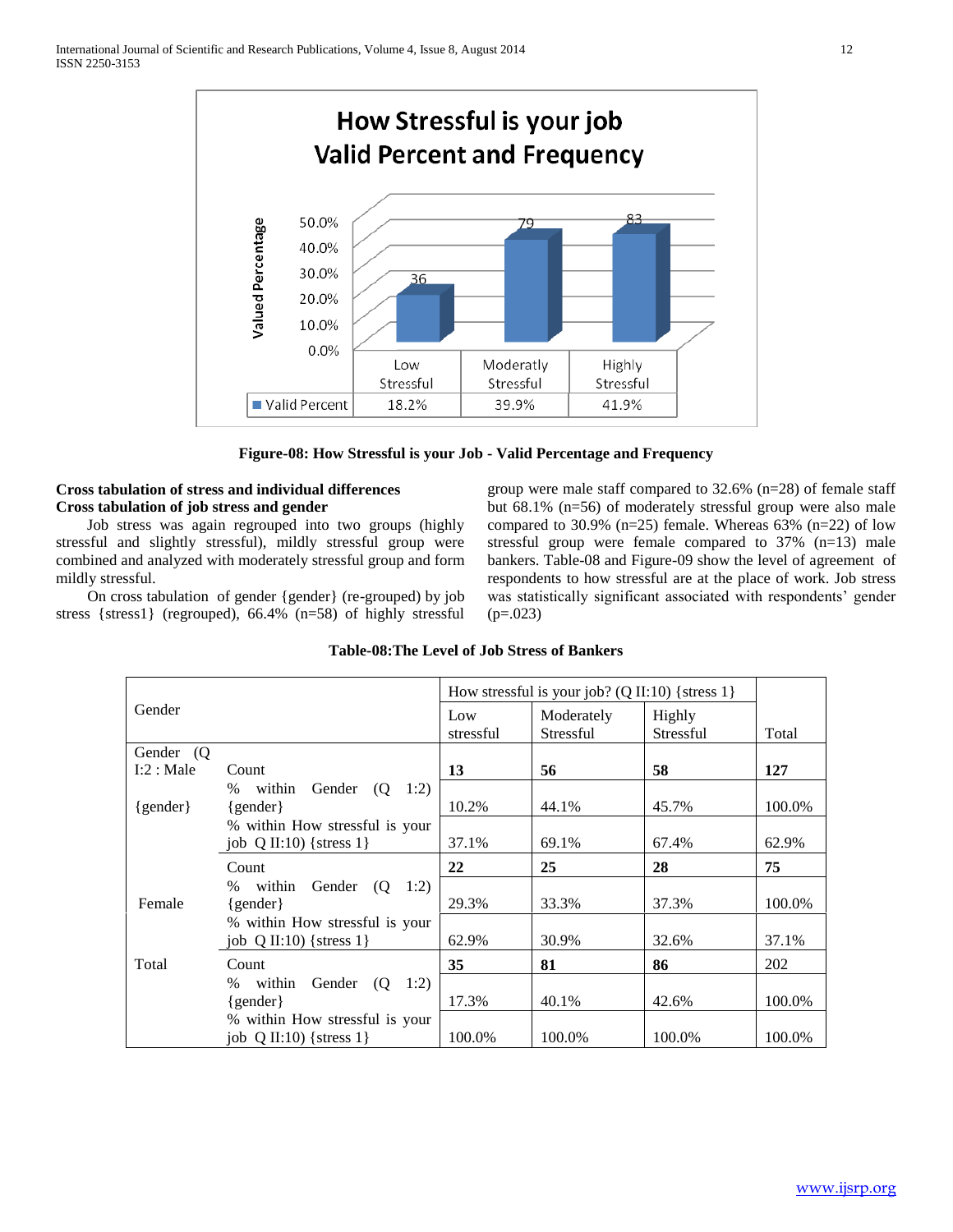

**Figure-09: Level of Stress between Gender in Banks**

#### **Cross tabulation of job stress and work experience**

Compared to those in high stress group, the banker staff in the low stress group were more likely to have 20 and less than 20 years work experience. Table-09 shows on cross tabulation of perceived stress {stress2} by work experience of staff banker {exp3}, the majority, 65.0% (n=78) of respondents had 20 and less than 20 years experience in banking were low stressful and 35 % (n=42) were highly stressful compared to 43.0% (n=35) of staff had 21 and more than 21 years experience in banking were low stressful and 56.3% (n=45) were highly stressful (refer to Figure-10). Compared to those in high stress group, the banker staff in the low stress group were significantly more likely to be 20 and less than 20 years work experience. (Fisher's Exact Test = 0.018)

#### **Table-09: Cross Tabulation of Job Stress and Banking Work Experience**

| Work experience                                |                                                                               | How stressful is your job? $(Q I:9)$<br>$\{stress 2\}$ |                     |            |
|------------------------------------------------|-------------------------------------------------------------------------------|--------------------------------------------------------|---------------------|------------|
|                                                |                                                                               | Low<br>stressful                                       | Highly<br>Stressful | Total      |
| Work<br>experience<br>in<br>total $(Q)$<br>I:8 | Count                                                                         | 78                                                     | 42                  |            |
| exp3<br>$1 - 240$<br>months                    |                                                                               |                                                        |                     | <b>120</b> |
| $(20 \& 20 \text{ yrs})$                       | % within Work experience in total (Q II8) (Q 1I:8) {exp3}                     | 65.0%                                                  | 35.0%               | 100.0%     |
|                                                | % within How stressful is your job $Q \text{ II}:10$ {stress 2}               | 69.0%                                                  | 48.3%               | 60.0%      |
| 241-495<br>months $(21 \&$                     |                                                                               |                                                        |                     |            |
| >21                                            | Count                                                                         | 35                                                     | 45                  | 80         |
|                                                | % within Work experience in total $(Q \text{ IIS}) (Q \text{ II:8}) \$ {exp3} | 43.8%                                                  | 56.3%               | 100.0%     |
|                                                | % within How stressful is your job Q II:10) {stress 2}                        | 31.0%                                                  | 51.7%               | 40.0%      |
| Total                                          | Count                                                                         | 113                                                    | 87                  | <b>200</b> |
|                                                | % within Work experience in total (Q II8) (Q 1I:8) {exp3}                     | 56.5%                                                  | 43.5%               | 100.0%     |
|                                                | % within How stressful is your job Q II:10) {stress 2}                        | 100.0%                                                 | 100.0%              | 100.0%     |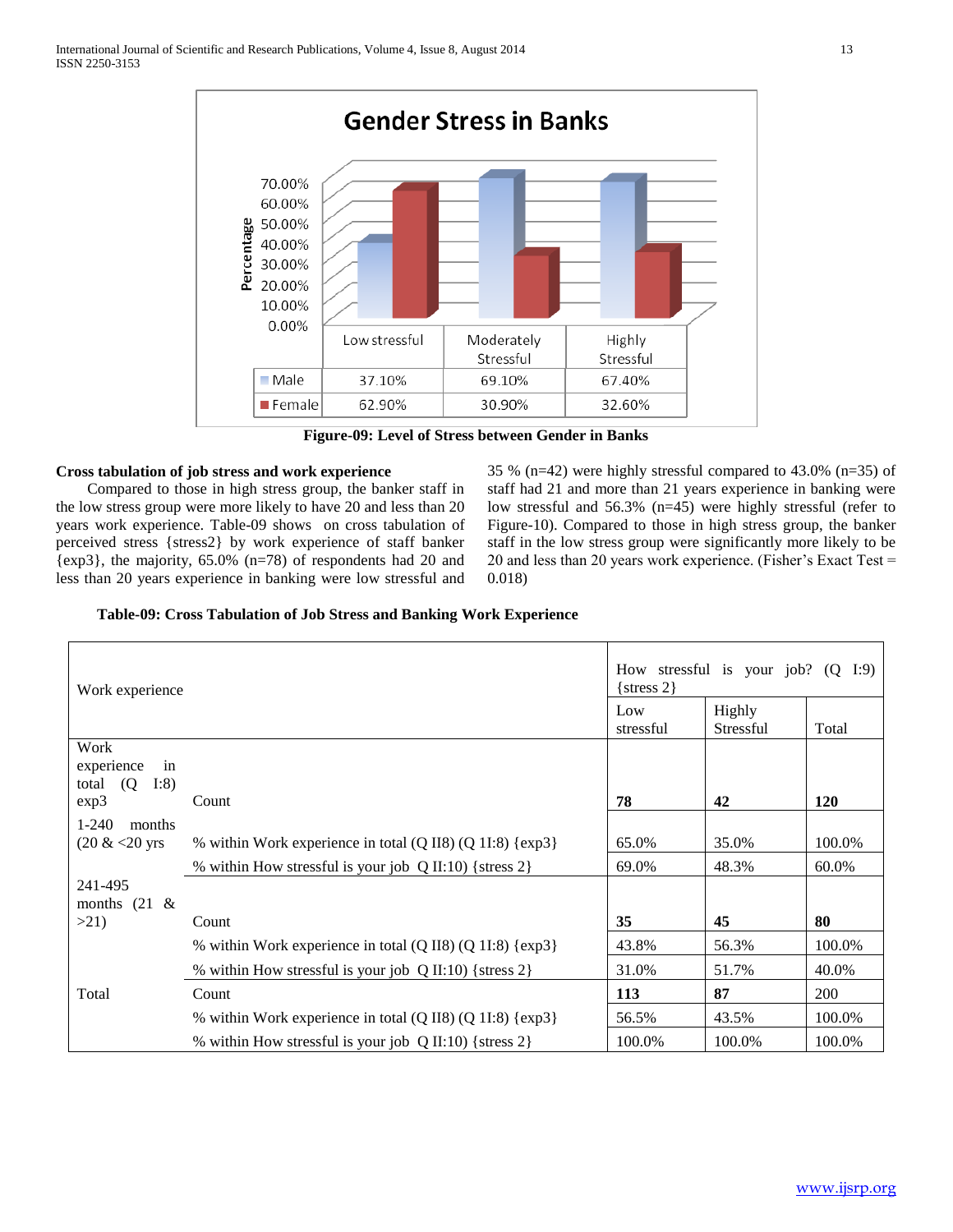

**Figure-10: Level of Job Stress and Banking Work Experience**

**Cross tabulation of job stress and other individual differences**

No other statistical significant association was found between job stress and other individual differences.

#### **A 24-item sources of work stress**

The bankers were asked about the main causes of their stress at work for over the past six months. All of the following factors of section two were re-grouped for purposes of analysis, however, the scale point of seven changed to three. The responses of "never" and "rarely" classified as low causes of stress, "occasionally" and "sometimes" as moderate causes of stress and "often", "usually" and "always" as high causes of stress. Table-10, Table-11, and Table-12 illustrate the rating of the stress in banking form high level, moderate and low levels of the stress from this source.

**Table-10: Rating the stressors in banking (high level of stress)**

| <b>Rank</b>    | <b>Sources of stress</b>                                        | % of respondents experiencing high level of<br>stress from this source. |
|----------------|-----------------------------------------------------------------|-------------------------------------------------------------------------|
| 1              | Deadline and time pressure                                      | 67.2                                                                    |
| $\overline{2}$ | Work overload                                                   | 60.9                                                                    |
| 3              | Long working hours                                              | 55.9                                                                    |
| 4              | Working at a level below their level of<br>abilities and skills | 49.5                                                                    |
| 5              | Repetitive task and lack of variety                             | 44.4                                                                    |
| 6              | Inadequate or shortage of staff                                 | 45.5                                                                    |
| 7              | Under promotion                                                 | 39.6                                                                    |
| 8              | Lack of training and career development                         | 31.1                                                                    |
| 9              | communications<br>Poor<br>the<br>across<br>organization         | 33.2                                                                    |
| 10             | Low participation in decision making                            | 31.1                                                                    |
| 11             | Poor co-ordination between departments                          | 32.8                                                                    |
| 12             | Too many responsibilities for people,<br>money or others        | 28.9                                                                    |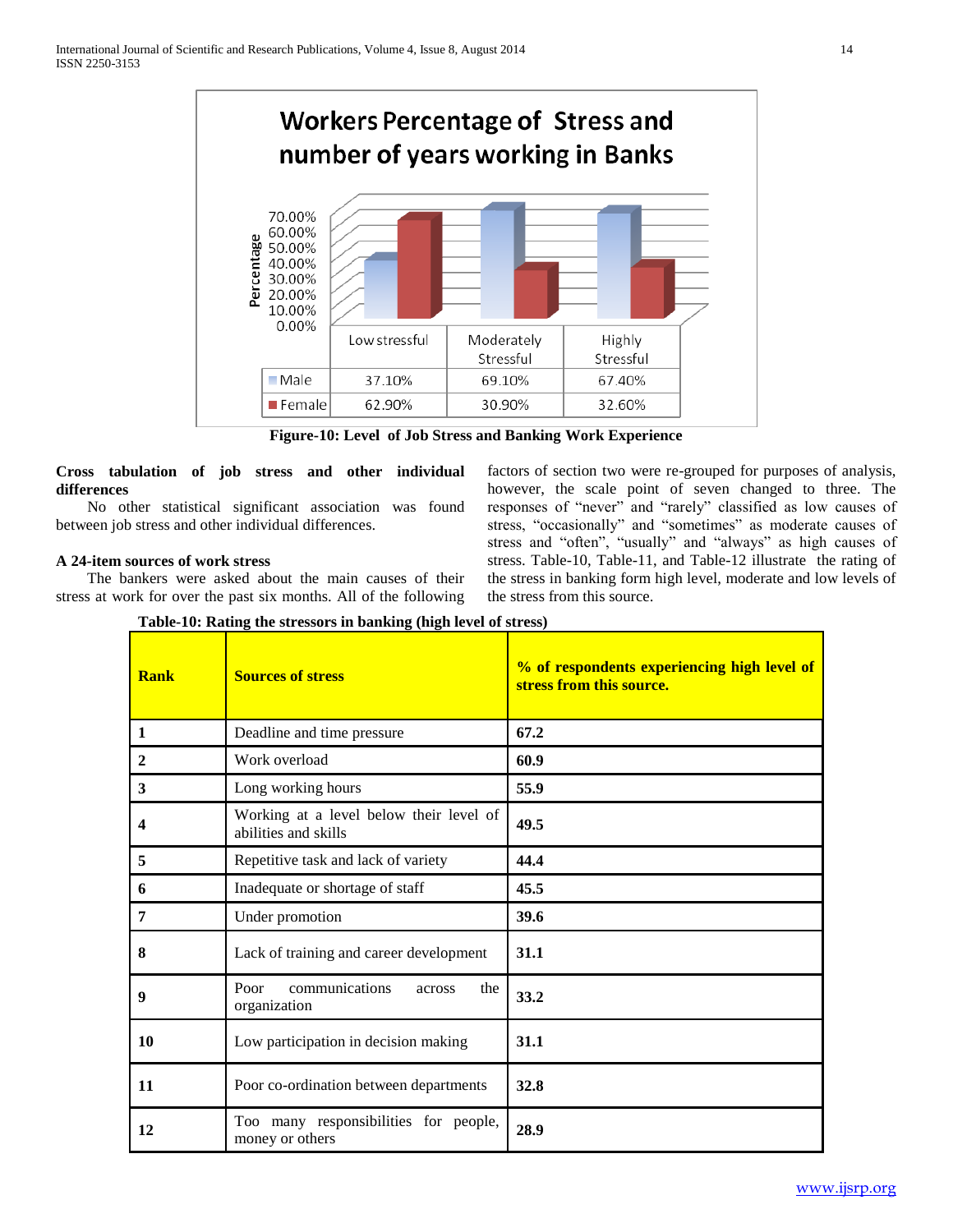| 13 | Over competitive culture                                            | 22.2 |
|----|---------------------------------------------------------------------|------|
| 14 | Changing<br>in<br>policies,<br>structures,<br>technologies or staff | 21.7 |
| 15 | Customer/client complaints                                          | 17.2 |
| 16 | Uncertain responsibilities                                          | 14.9 |
| 17 | Unfair<br>treatment<br>by<br>manager<br><sub>or</sub><br>supervisor | 16.4 |
| 18 | Job interfering with home/family life                               | 13.5 |
| 19 | Poor job security                                                   | 16.1 |
| 20 | Lack of control over work                                           | 15.5 |
| 21 | Lack of help and support from colleagues                            | 13.3 |
| 22 | Family life adversely affecting work                                | 8.2  |
| 23 | Shift work arrangements                                             | 10.4 |
| 24 | Poor relations with subordinates                                    | 5.6  |

# **Table-11: Rating the stressors in banking (moderate level of stress)**

| <b>Rank</b>      | <b>Sources of stress</b>                                            | % of respondents experiencing moderate<br>level of stress from this source. |
|------------------|---------------------------------------------------------------------|-----------------------------------------------------------------------------|
| $\mathbf{1}$     | communications<br>Poor<br>the<br>across<br>organization             | 46.4                                                                        |
| $\overline{2}$   | Poor co-ordination between departments                              | 46                                                                          |
| $\mathbf{3}$     | Changing<br>in<br>policies,<br>structures,<br>technologies or staff | 44.4                                                                        |
| $\boldsymbol{4}$ | Over competitive culture                                            | 40.1                                                                        |
| 5                | Too many responsibilities for people,<br>money or others            | 42.1                                                                        |
| 6                | Low participation in decision making                                | 38.8                                                                        |
| 7                | Customer/client complaints                                          | 37.1                                                                        |
| 8                | Inadequate or shortage of staff                                     | 32.1                                                                        |
| 9                | Long working hours                                                  | 28.7                                                                        |
| 10               | Repetitive task and lack of variety                                 | 30.3                                                                        |
| 11               | Job interfering with home/family life                               | 30.7                                                                        |
| 12               | Unfair<br>treatment<br>by<br>manager<br><b>or</b><br>supervisor     | 27.3                                                                        |
| 13               | Lack of control over work                                           | 30.3                                                                        |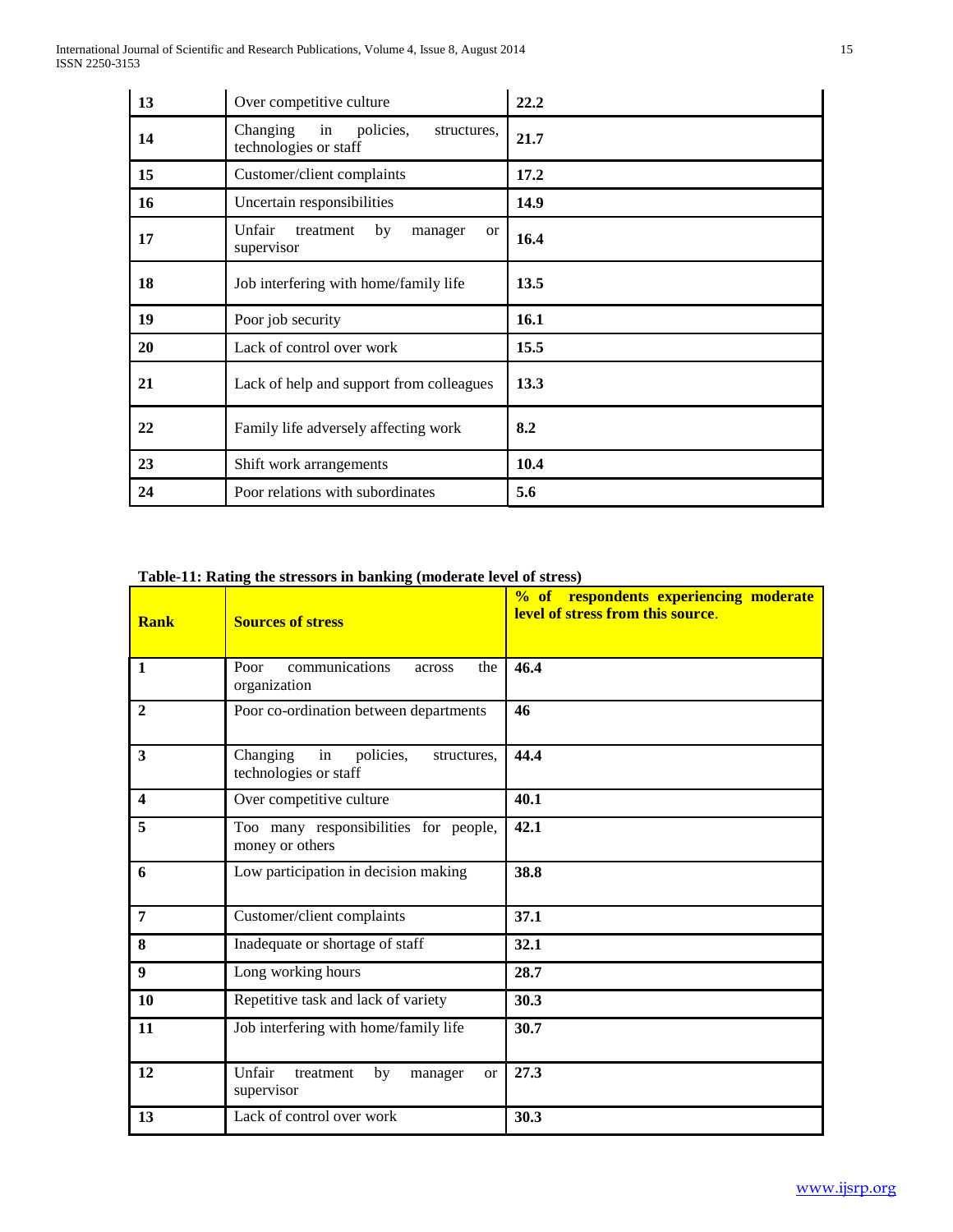| 14 | Under promotion                                                 | 28   |
|----|-----------------------------------------------------------------|------|
| 15 | Lack of help and support from colleagues                        | 27.7 |
| 16 | Work overload                                                   | 26.7 |
| 17 | Uncertain responsibilities                                      | 28.7 |
| 18 | Lack of training and career development                         | 25.5 |
| 19 | Deadlines and time pressure                                     | 22.7 |
| 20 | Shift work arrangements                                         | 22.4 |
| 21 | Working at a level below their level of<br>abilities and skills | 21.2 |
| 22 | Family life adversely affecting work                            | 19   |
| 23 | Poor job security                                               | 15.6 |
| 24 | Poor relations with subordinates                                | 8.7  |

# **Table-12: Rating the stressors in banking (low level of stress)**

| <b>Rank</b>      | <b>Sources of stress</b>                                   | % of respondents experiencing low<br>level of stress from this source. |
|------------------|------------------------------------------------------------|------------------------------------------------------------------------|
| $\mathbf{1}$     | Poor relations with subordinates                           | 85.7                                                                   |
| $\mathbf{2}$     | Family life adversely affecting work                       | 72                                                                     |
| 3                | Poor job security                                          | 68.2                                                                   |
| $\boldsymbol{4}$ | Shift work arrangements                                    | 67.2                                                                   |
| 5                | Lack of help and support from colleagues                   | $\overline{59}$                                                        |
| 6                | Lack of control over work                                  | 53.8                                                                   |
| $\overline{7}$   | Uncertain responsibilities                                 | 56.4                                                                   |
| 8                | Job interfering with home/family life                      | 55.7                                                                   |
| $\boldsymbol{Q}$ | Unfair treatment by manager or supervisor                  | 56.4                                                                   |
| 10               | Customer/client complaints                                 | 45.7                                                                   |
| 11               | Lack of training and career development                    | 43.5                                                                   |
| 12               | Changing in policies, structures, technologies<br>or staff | 33.8                                                                   |
| 13               | Under promotion                                            | 32.4                                                                   |
| 14               | Over competitive culture                                   | 37.1                                                                   |
| 15               | Too many responsibilities for people, money<br>or others   | 28.9                                                                   |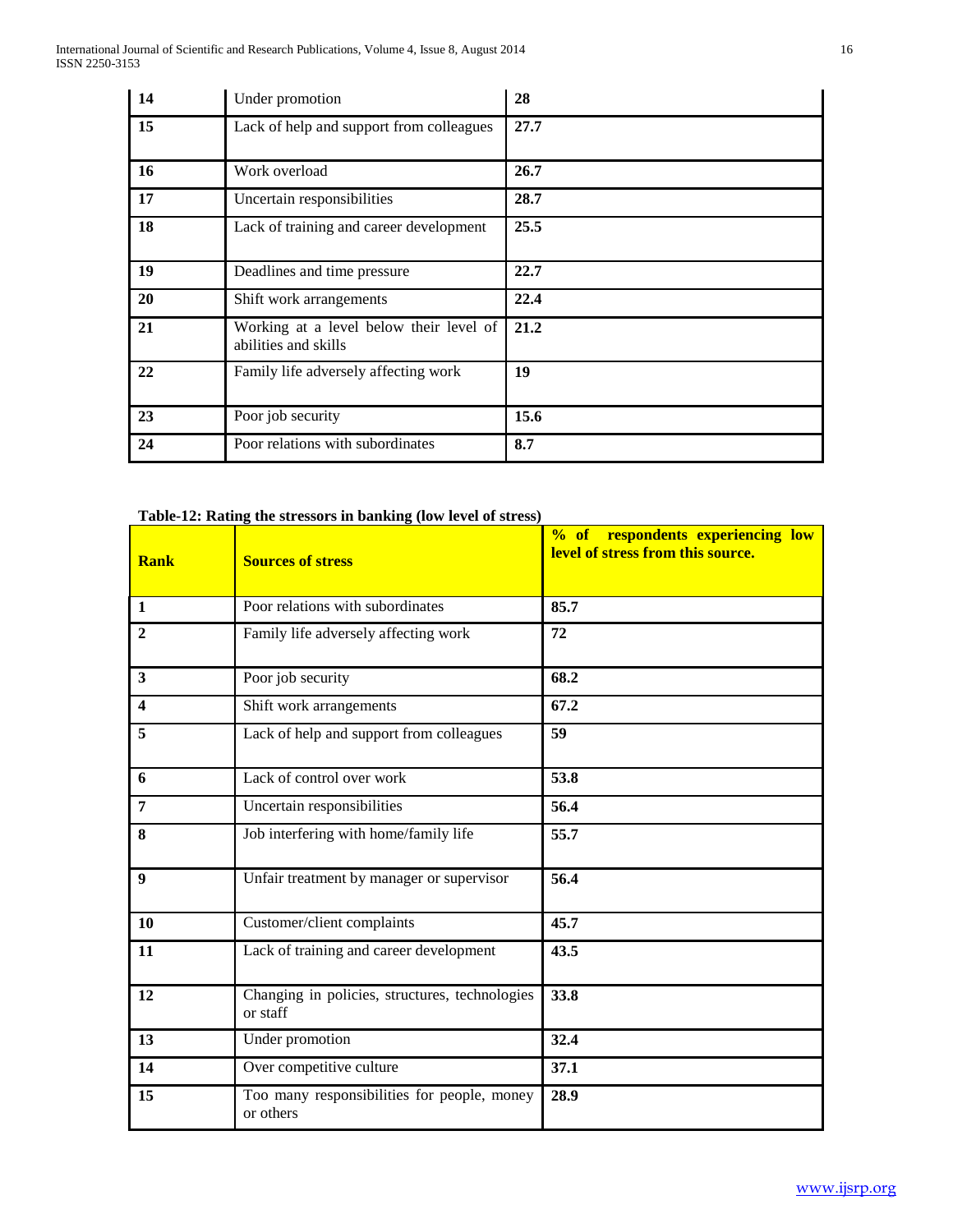| <b>16</b> | Working at a level below their level of 29.3<br>abilities and skills |             |
|-----------|----------------------------------------------------------------------|-------------|
| 17        | Low participation in decision making                                 | 30.1        |
| 18        | Repetitive task and lack of variety                                  | 25.3        |
| 19        | Poor co-ordination between departments                               | 21.2        |
| 20        | Poor communications across the organization                          | 20.4        |
| 21        | Inadequate or shortage of staff                                      | 22.4        |
| 22        | Long working hours                                                   | 15.3        |
| 23        | Work overload                                                        | 12.4        |
| 24        | Deadlines and time pressure                                          | <b>10.1</b> |

#### *Work characteristics (WC)*

Questions II 1-II 6 were formulated to ask the staff for their work characteristics as stressor factors.

#### **Q. II: 1. Work overload**

The majority of the respondents 60.89% (n=123) reported that work overload is highly stressful, 26.73% (n=54) reported that work overload is moderately stressful and 12.38% (n=25) stated that work overload is slightly stressful (refer to Table-10, Table-11, and Table-12).

#### **Q. II: 2. Long working hours**

In response to  $Q.2$ , the majority  $55.92\%$  (n=113) of the respondents reported highly stressful long working hours, 28.7%  $(n=58)$  moderately stressful long working hours and 15.3% (n= 31) reported mildly stressful working (refer to Table-10, Table-11, and Table-12).

#### **Q. II: 3. Deadline and time pressure**

A higher proportion of the respondents 67.2% (n=133) stated that deadline and time pressure was highly stressful in their job compared to those respondents 22.7% (n=45) who were reported the deadline and time pressure was moderately stressful. Only 10.1% (n= 20) of the banker staff reported the deadline and time pressure is mildly stressful (refer to Table-10, Table-11, and Table-12).

#### **Q. II: 4. Repetitive task and lack of variety**

Most of the banker staff 44.4% (n=88) reported that repetitive task in their job was highly stressful, 30.3% (n=60) reported moderately stressful and 25.3% (n=50) reported mildly stressful (refer to Table-10, Table-11, and Table-12).

#### **Q. II: 5. Shift work arrangements**

Almost all of the responded staff 98% (n=198) of staff responded to this question and 32.3% (n=64) reported not applicable. Only  $10.4\%$  (n=14) of respondents reported that shift work caused them a high stress and 22.4% (n=30) reported that shift work is moderate stressor. The majority, 67.2% (n=90) of the banker staff experienced less stress in shift working (refer to the above tables).

#### **Q. II: 6. Inadequate number of staff or shortages of staff**

Question 6 asked if shortages of staff caused the banker staff stress. About 99 % (n=200) of staff responded to this question and 7% (n=14) reported not applicable. The majority, 45.5% (n=61) experienced highly stress in shortages of staff in their departments, 32.1% (n=43) reported moderate stress and 22.4% (n=22) experienced less stress in lacking of staff (refer to Table-10, Table-11, and Table-12).

#### *Work culture and function (WCAF)*

Questions II 7-II 10 were designed to ask the staff for their work culture and function as stressor factors.

#### **Q. II:7. Poor co-ordination**

For question 7, 32.8% (n=65) of respondents stated that poor co-ordination within the work departments as a high source of stress. While the majority, 46% (n=91) reported that poor coordination between departments was moderately stressor factor and the rest 21.2% (n=42) stated mildly stressor facto (refer to the above tables).

#### **Q. II: 8. Poor communications**

About 33.2% (n=65) of the banker staff reported poor communications across their organization as high sources of stress, 46.4% (n=91) as moderate sources of stress and 20.4% (n=40) as low sources of stress (refer to Table-10, Table-11, and Table-12).

#### **Q. II: 9. Changing in organization**

Only 21.7% (n=43) respondents indicated that changes in their work policies, structures, technologies or staff as high stressor factor. Whereas, 44.4% (n=88) of staff indicated the changes as a moderate work stressor factor and followed by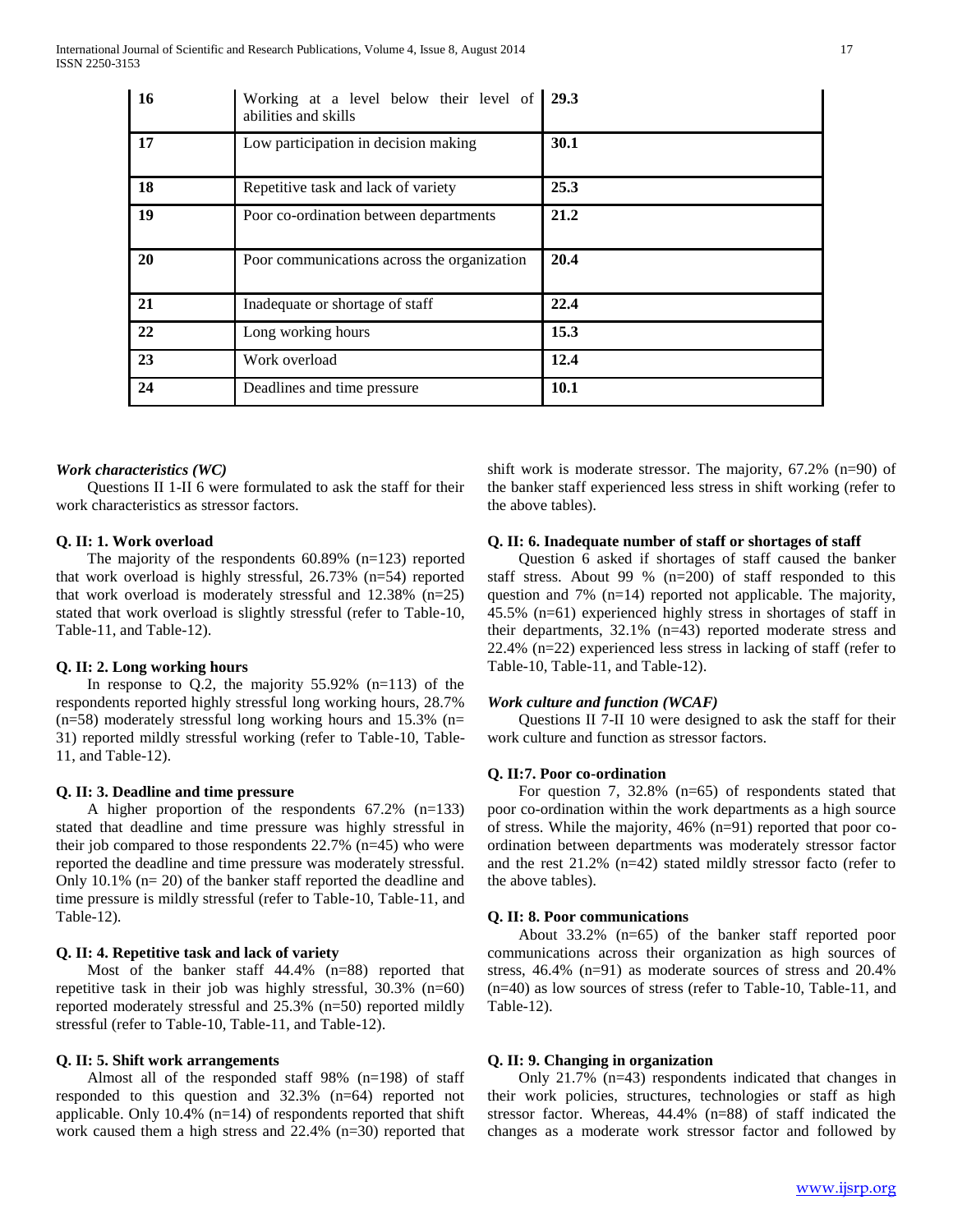33.8% (n=67) as low work stressor factor (refer to Table-10, Table-11, and Table-12).

#### **Q. II: 10. Over competitive culture**

Response to question 10, 22.2% (n=43) of staff reported that over competitive culture was high job stressor factor, 40.1%  $(n=79)$  was moderate stressor factor and 37.1%  $(n=72)$  was mildly stressor factor (refer to Table-10, Table-11, and Table-12).

#### *Managerial Role (MR)*

Questions II 11-II 14 were designed to ask the staff for their managerial role stressor factors.

#### **Q. II: 11. Low participation**

About 31.1% (n=61) of respondents were experiencing high level of stress due to low participation in decision making at work, whilst 38.8% (n=76) were experiencing moderate level of stress and 30.1% (n=59) were experiencing low level of stress (refer to Table-10, Table-11, and Table-12).

#### **Q. II: 12. Lack of control**

Only 15.9% (n=31) of respondents indicated that lack of control over their work was highly stressful followed by 30.3%  $(n=59)$  moderately stressful. The majority 53.8%  $(n=105)$  was mildly stressful (refer to Table-10, Table-11, and Table-12).

#### **Q. II: 13. Too many responsibilities**

For question 13, there were 28.9% (n=57) respondents reported too many responsibilities for people, money or others as high stressor factor. The higher proportion 42.1% (n=83) of staff reported too many responsibilities as a moderate stressor factor and followed by 28.9% (n=57) as a low stressor factor (refer to Table-10, Table-11, and Table-12).

#### **Q. II: 14. Uncertain responsibilities**

In respon to question 14, only  $14.9\%$  (n=29) of staff said that uncertain work responsibilities was highly stressor factor and 28.7% (n=56) reported moderately stressor factor. With more than half 56.4% (n=110) of the respondents indicated mildly stressor factor (refer to Table-10, Table-11, and Table-12).

#### *Career development (CD)*

Questions II 15-II 18 were designed to ask the staff for their career development as stressor factors.

#### **Q. II: 15. Lack of training**

Question 15, (lack of training and career development). 31.1% (n=60) of respondents answered that lack of training was highly stressor factor and only 25.4% (n=49) of banker staff reported moderately stressor. 43.5 (n=84) of the respondents stated mildly stressor factor (refer to Table-10, Table-11, and Table-12).

#### **Q. II: 16. Poor job security**

Respondents reported only 16.1% (n=31) poor job security as high cause of stress in their current job and followed by 15.6% (n=30) as moderate cause of stress. The majority 68.2% (n=131) indicated poor job security as low cause of stress (refer to Table-10, Table-11, and Table-12).

#### **Q. II: 17. Under-promotion**

Only 39.6% (n=72) of respondents reported under promotion as high cause of stress and 28.0% (51) reported as moderate cause of stress while 32.4% (n=59) of banker staff stated under promotion as low cause of stress (refer to Table-10, Table-11, and Table-12).

#### **Q. II: 18. Working below their level of abilities and skills**

Question 18 asking whether the respondents experience stress in working at a level below their level of abilities and skills. 49.5% (n=98) of banker staff found it highly stressful, 21.2% (n=42) moderately stressful and 29.3% (n=58) low (refer to Table-10, Table-11, and Table-12).

#### *Relationships at work (RAW)*

Questions II 19-II 22 were designed to ask the staff for their relationships at work as stressor factors.

#### **Q .II: 19. Unfair treatment**

In question 19, smaller proportion  $16.4\%$  (n=32) of respondents experienced high stress for unfair treatment by their supervisor or manager and followed by  $27.3\%$  (n=53) who were moderately stressful. More than half of respondents 56.4% (n=110) gave unfair treatment received by their supervisor or manager at work as causing less stress (refer to Table-10, Table-11, and Table-12).

#### **Q. II: 20. Lack of help and support**

Response to question 20, 13.3% (n=26) gave "lack of help and support from their colleagues" as causing high stress and followed by 27.7% (n=54) causing moderate stress. The majority of respondents 59.0% (n=115) gave lack of help and support from their collogues" as causing low stress (refer to Table-10, Table-11, and Table-12).

#### **Q. II: 21. Poor relations**

When asked whether respondents experience poor relations with their subordinates and caused them stress, only 5.6% (n=11) of them considered poor relations with their subordinates at work as causing high stress and shortly followed by  $8.7\%$  (n=17) as causing moderate stress. The majority 85.7% (n=168) of respondents reported poor relations as causing low stress (refer to Table-10, Table-11, and Table-12).

#### **Q. II: 22. Customer complaints**

In question 22, concerning customer complaints as source of stress 17.2% (n=26) of respondents reported high stress level, 37.1% (n=56) moderate stress level and 45.7% (n=69) mild stress level (refer to Table-10, Table-11, and Table-12).

#### *Home-work interface (HWI)*

Questions II 23-II 24 were designed to ask the staff for their home-work interfering as stressor factor.

#### **Q. II: 23. Job interfering with home**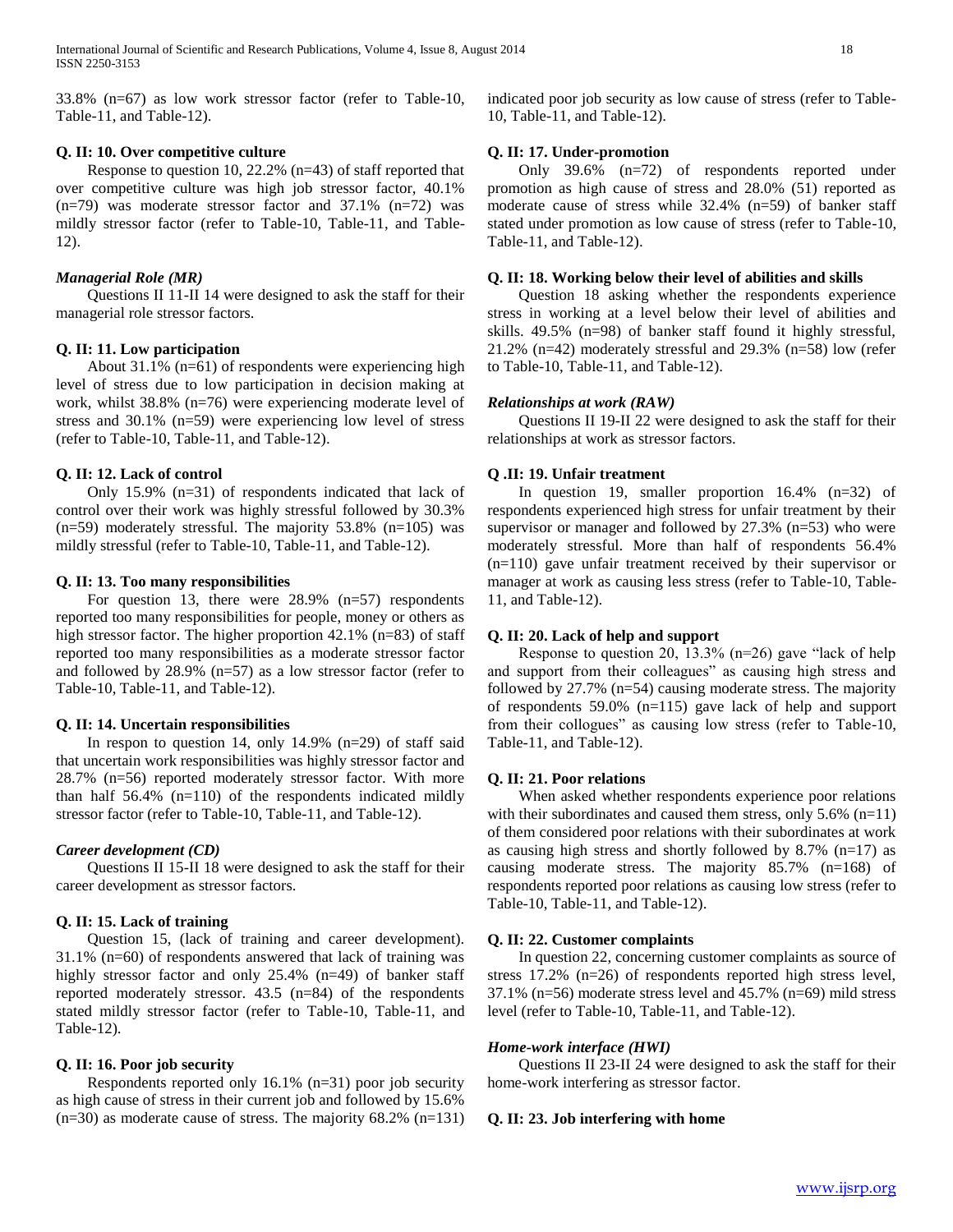Response to question 23, whether respondents' job interfering with their home and family life, 95% (n=192) of staff responded to this question and 8.4% (n=17) reported not applicable. Only 13.5% (n=26) reported as high stressor factor, followed by 30.7% (n=59) as moderate stressor factor and more than half 55.7% (n=107) of the respondents indicated as low stressor factor (refer to Table-10, Table-11, and Table-12).

#### **Q. II: 24. Family affecting work**

Question 24 asked whether the respondents' family life adversely affecting their work, 95.3% (n=193) answered this question and 7.4% (n=15) mentioned not applicable. Only 8.2% (n=16) reported family life as causing high stress to them and followed by 19% (n=37) as causing moderate stress. The majority 72% (n=142) reported as causing mild stress (refer to Table-10, Table-11, and Table-12).

#### V. DISCUSSION

**General discussion** 

One serious disadvantage of questionnaire is the low return rate that is frequently obtained with this type of data collection instrument. If questionnaires are hand delivered rather than mailed, the response rate will probably be fairly high (Nieswiadomy, 1987). Polit and Hungler, (1991) stated that if the response rate is high, the risk of serious response bias might be negligible. A response rate greater than 60% is probably sufficient for most purposes.

Non-response is important because it affects the quality of data collected by reducing the "effective sample size, which results in the loss of precision of the survey estimates", and "by potentially introducing bias if the non-respondents differ in some way from the respondents" (Ebrahim and Bowling 2005).

#### **Personal profile**

The overall response rate of 80.8% may have reduced nonresponse bias that often occurs in survey questionnaire. The study showed that in this sample the majority, 62.4% (n=126) of staff were 39 and below 39 years old compared to 37.6% (n=76) 40 and above 40 years old. More than half of the staff 66 %  $(n=132)$  were male compared to 34 %  $(n=68)$  were female. The majority,  $85\%$  (n=170) were married and  $87.5\%$  (n=175) were Bahraini. A high proportion, 61.5% (n=123) had high educational qualifications in banking studies and most of the respondents,  $57.7\%$  (n=116) were manager. About 40.6% (n=41) of respondents were from banking group division. A large percentage, 66.5% (n=133) had 20 and less than 20 years working experience (refer to Tables 01, 02, 03, 04, 05, 06 and 07 and also Figures 02,03,04, 05, 06, 07, and 08)

#### **Job stress**

The majority, 81.9% (n=164) of banker staff was moderately (40%) to highly (41.9%) stressful. Low percentage of staff reported low stress level. Those mentioned clearly warrant major consideration for prevention and management, and possible strategies (refer to Table-07 and Figure-08).

#### **Stressor factors**

#### **High stressors**

Table-13 and Figure-10 show the most commonly cited stressors causing high stress level were deadlines and time pressure (66.7%), work overload (59.5%) and long working hours (54.2). Nearly half of the respondents mentioned working at a level below their level of abilities and skills (47%) and repetitive task and lack of variety (44.8%) as a high source of stress, and over a third found inadequate or shortages of staff (42.7%) and under promotion (38.9%) as high source of stress.

| <b>Rank</b> | <b>Sources of stress</b>                                     | % of respondents experiencing<br>high level of stress from this<br>source. |
|-------------|--------------------------------------------------------------|----------------------------------------------------------------------------|
|             | Deadline and time pressure                                   | 67.2                                                                       |
|             | Work overload                                                | 60.9                                                                       |
| 3           | Long working hours                                           | 55.9                                                                       |
|             | Working at a level below their level of abilities and skills | 49.5                                                                       |
| 5           | Repetitive task and lack of variety                          | 44.4                                                                       |
| 6           | Inadequate or shortage of staff                              | 45.5                                                                       |
|             | Under promotion                                              | 39.6                                                                       |

**Table-13: Rating the stressors in banking (General-High level of Stress)**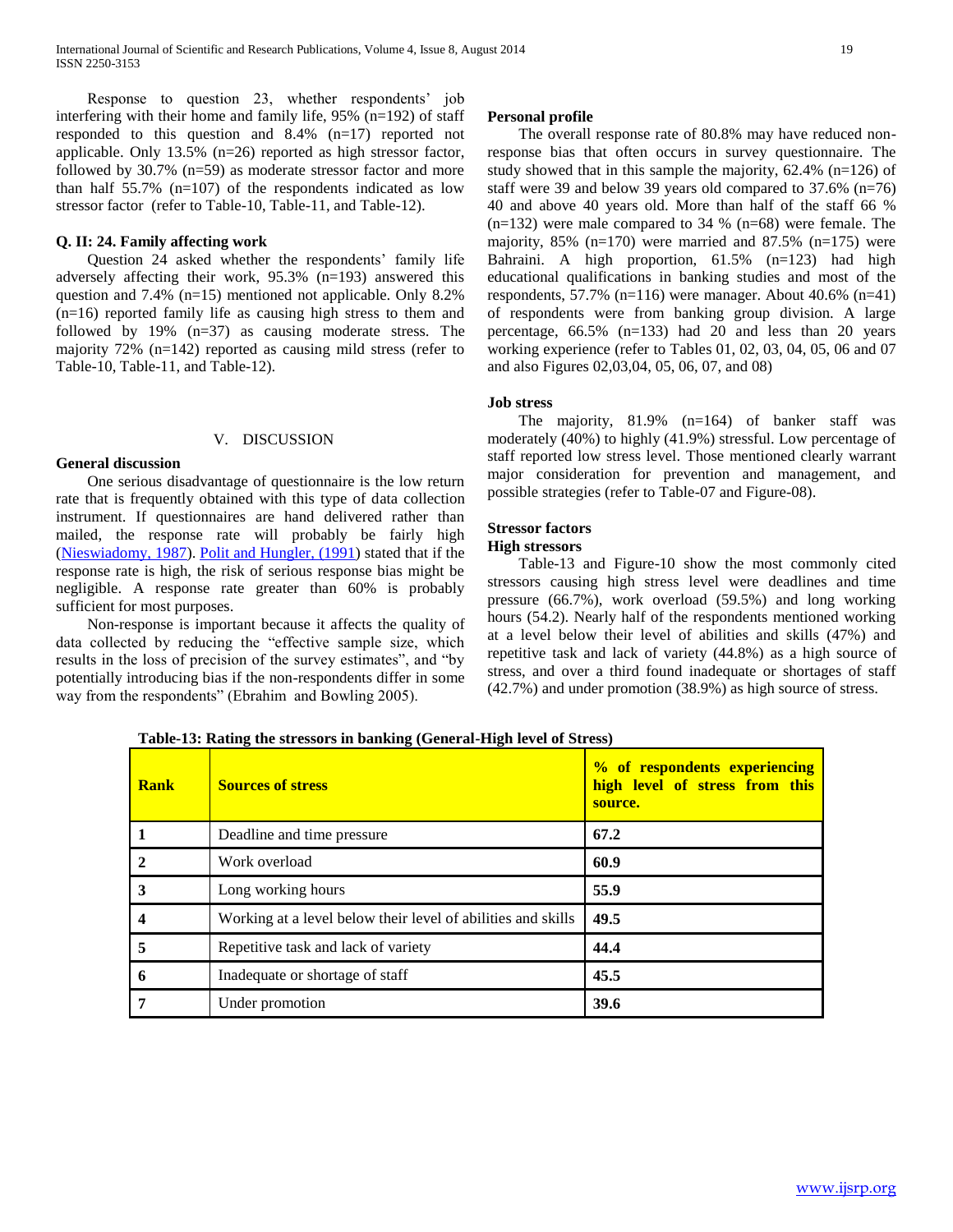

**Figure-10: Percentage of Respondents Experiencing High Level of Stress**

#### **Moderate stressors**

Table-014 and Figure-11 show that nearly half of the respondents cited stressors causing moderate stress level were poor communications across the organization (45.3%), poor coordination between departments (44.5) and changing in policies,

structures, technologies or staff (44.5%) and over a third found over competitive culture (40.4%), too many responsibilities for people, money or others (40.2%) and low participation in decision making (39.1%) as moderate source of stress.

| <b>Rank</b> | <b>Sources of stress</b>                                | % of respondents experiencing<br>moderate level of stress from this<br>source. |
|-------------|---------------------------------------------------------|--------------------------------------------------------------------------------|
|             | Poor communications across the organization             | 46.4                                                                           |
|             | Poor co-ordination between departments                  | 46                                                                             |
| 3           | Changing in policies, structures, technologies or staff | 44.4                                                                           |
|             | Over competitive culture                                | 40.1                                                                           |
|             | Too many responsibilities for people, money or others   | 42.1                                                                           |
|             | Low participation in decision making                    | 38.8                                                                           |

**Table-14: Rating the stressors in banking (General-Moderate level of Stress)**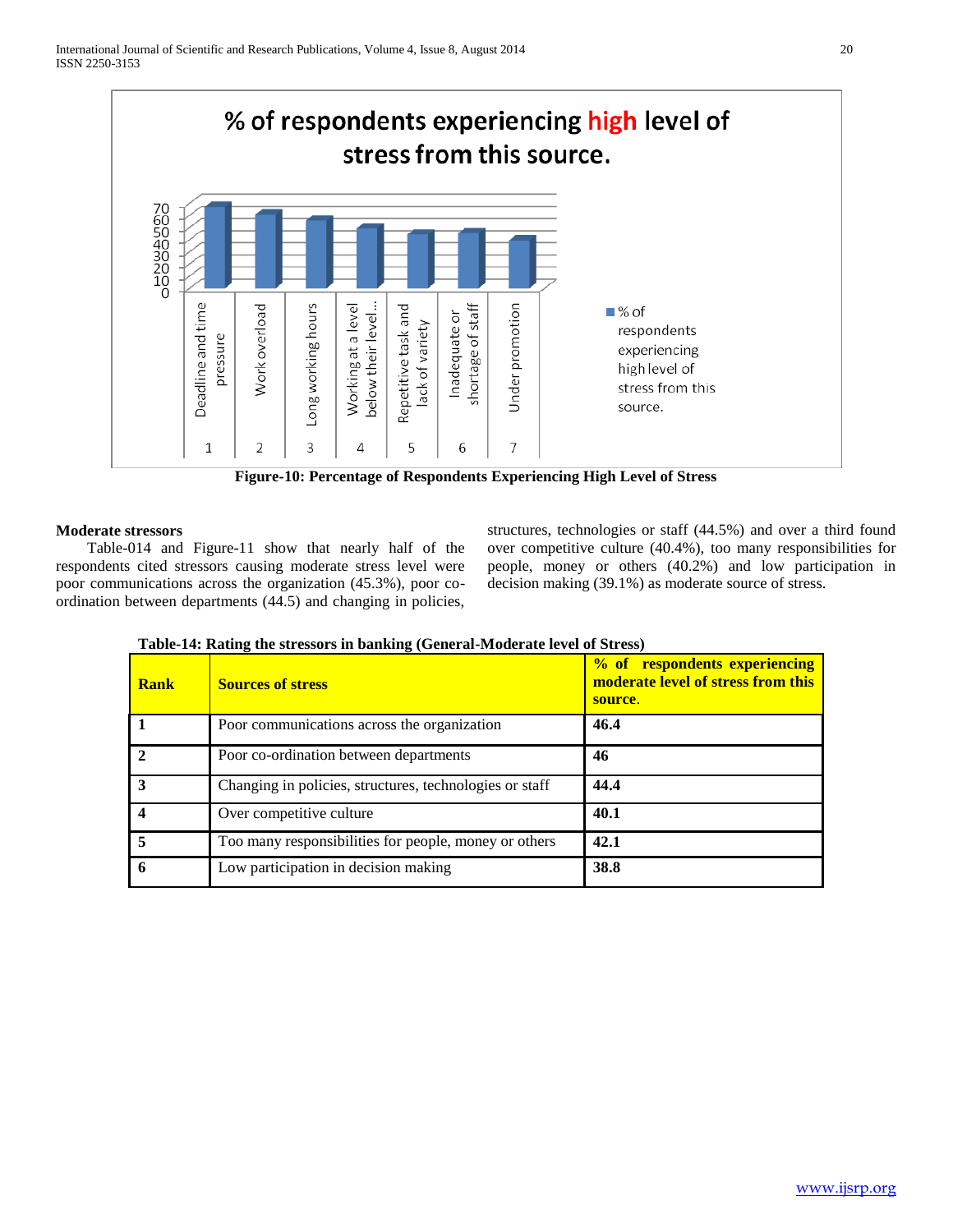

**Figure-11: Percentage of Respondents Experiencing Moderate Level of Stress**

#### **Low stressors**

Table-015 and Figure-12 illustrate the majority of the respondents cited stressors causing low stress level were poor relations with subordinates (86.5%), family life adversely affecting work (73.2%), poor job security (69.3%) and shift work arrangements (68.7%). More than half of the respondents found lack of help and support from colleagues (59.6%), lack of control

over work (58.6%), uncertain responsibilities (56.9%), job interfering with home/family life (56.4%) and unfair treatment by manager or supervisor (55.9%) as low source of stress and nearly half of the respondents reported customer/ client complaints (45.4%) and lack of training and career development (41.7%) as low source of stress.

| <b>Rank</b>      | <b>Sources of stress</b>                  | % of respondents experiencing<br>low level of stress from this<br>source. |
|------------------|-------------------------------------------|---------------------------------------------------------------------------|
| 1                | Poor relations with subordinates          | 85.7                                                                      |
| $\mathbf{2}$     | Family life adversely affecting work      | 72                                                                        |
| 3                | Poor job security                         | 68.2                                                                      |
| $\boldsymbol{4}$ | Shift work arrangements                   | 67.2                                                                      |
| 5                | Lack of help and support from colleagues  | 59                                                                        |
| 6                | Lack of control over work                 | 53.8                                                                      |
| $\overline{7}$   | Uncertain responsibilities                | 56.4                                                                      |
| 8                | Job interfering with home/family life     | 55.7                                                                      |
| 9                | Unfair treatment by manager or supervisor | 56.4                                                                      |
| 10               | Customer/client complaints                | 45.7                                                                      |
| 11               | Lack of training and career development   | 43.5                                                                      |

#### **Table-15: Rating the stressors in banking (General-Low level of Stress)**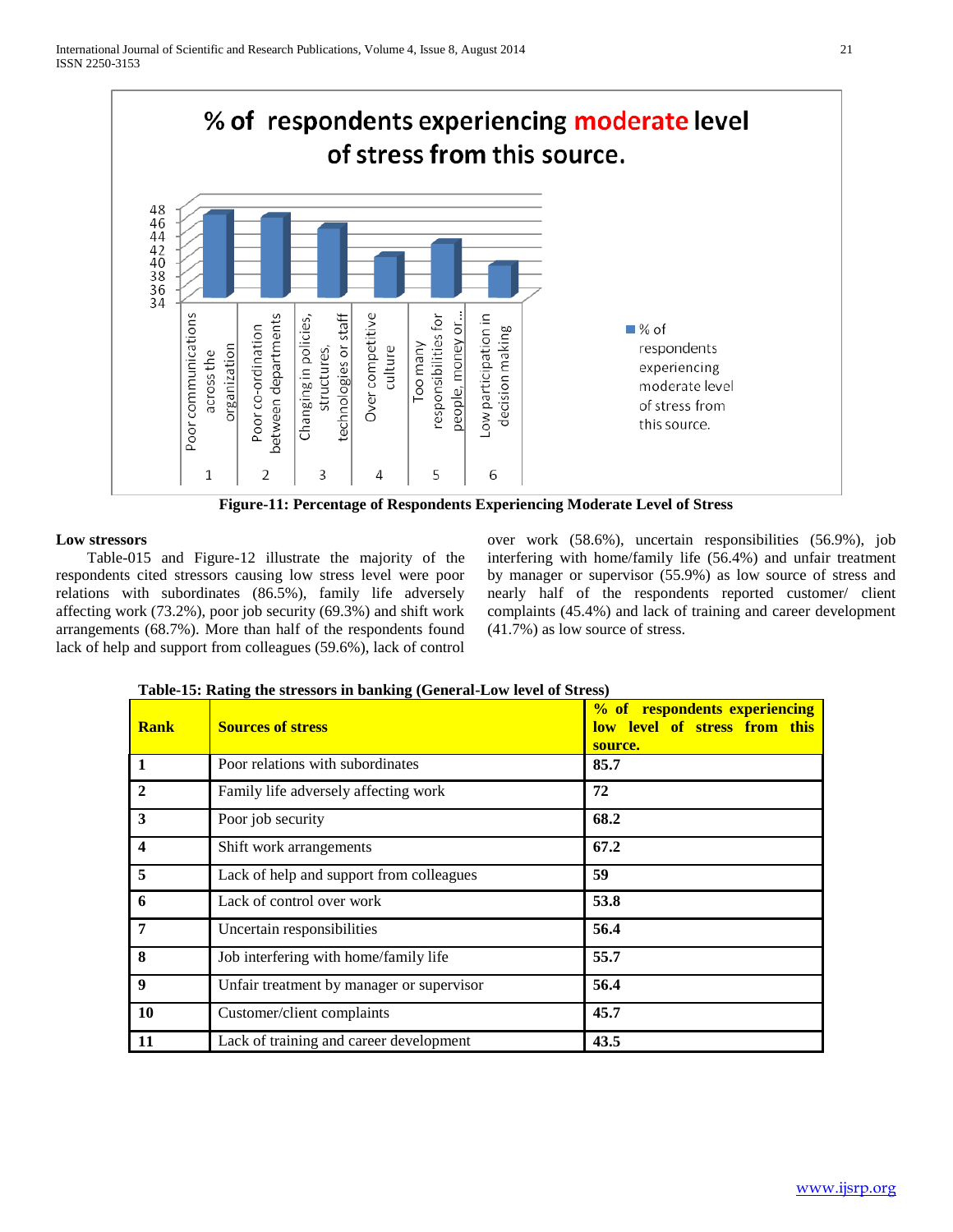

**Figure-12: Percentage of Respondents Experiencing Low Level of Stress**

#### **Personal profile and job stress Gender and job stress**

Perceived level of stress were statically significantly associated with gender. Staff with moderate to high perceived level of stress were more likely to be male compared to staff with low perceived level of stress were more likely to be female. This was in agreement with Rhee (1999) study and disagreed with Chusmir and Franks (1988) and Cooke and Rousseau, 1984). They mentioned that females were "expected to carry the burden of raising the children and performing household chores while holding a job, which increases stress levels".

Researches pertinent to gender comparisons present different findings, some studies indicated gender differences in physical, psychological, and behavioral symptoms of stress (Nelson et al., 1989, Jex, 1998 and Nelson and Burke, 2000) but it is generally expected that females as a group are more stresses and feel different stress than males (Chusmir and Franks (1988) and Cooke and Rousseau, 1984). Several studies illustrated identical relationships between stressors and distress for both males and females (Barnett et al, 1993 & Schwartzberg and Dytell, 1996). Various differences in stress levels can be attributed perception of the workplace (Chusmir and Franks (1988).

Turnage, 1994) males and females experience stress differently primarily due to occupational disadvantages and role conflict, ambiguity, and overload that is characteristics of dual career couples. Although women experience unique stressors and some of their stress responses differ from males, it is still unclear as to whether or not women experience stress differently than do men.

#### **Work experience and job stress**

Statistically significant association was found between work experience and perceived level of stress. Staffs with 20 and less than 20 years banking experience were more likely to perceived low stress compared to 21 and more than 21 years banking experience were more likely to perceived high stress.

In difference to what Robbins (1998) explained that individuals who continue with the corporation "longer are those with more stress-resistant traits, or those who are more resistant to stress characteristics of their organization" and workers ultimately enhance "coping mechanisms to deal with stress".

#### VI. CONCLUSIONS AND SUGGESTIONS

#### **Conclusions**

All occupations are potentially stressful, and this is particularly so in the case of banking, where a number of potential sources of stress interact. Evidence suggests bankers experience significant levels of occupational stress. This study aims to investigate occupational stress among bankers in five banks, to identify their high job stressor factors and to increase understanding of the influence of individual differences in occupational stress. Factors such as job design and career development were rated as high stressor factors and other stressors were also identified. Individual differences such as gender and work experience were found to be important.

Overall, the results demonstrated that the bank staff in those commercial banks showed their job to be moderately to highly stressful. More than half of respondents reported deadline and time pressure, work overload and long working hours (work demand) as high stressor factor.

However, their occupational stress could have been caused by several factors mentioned above as well as due to less stress management interventions for the individuals and the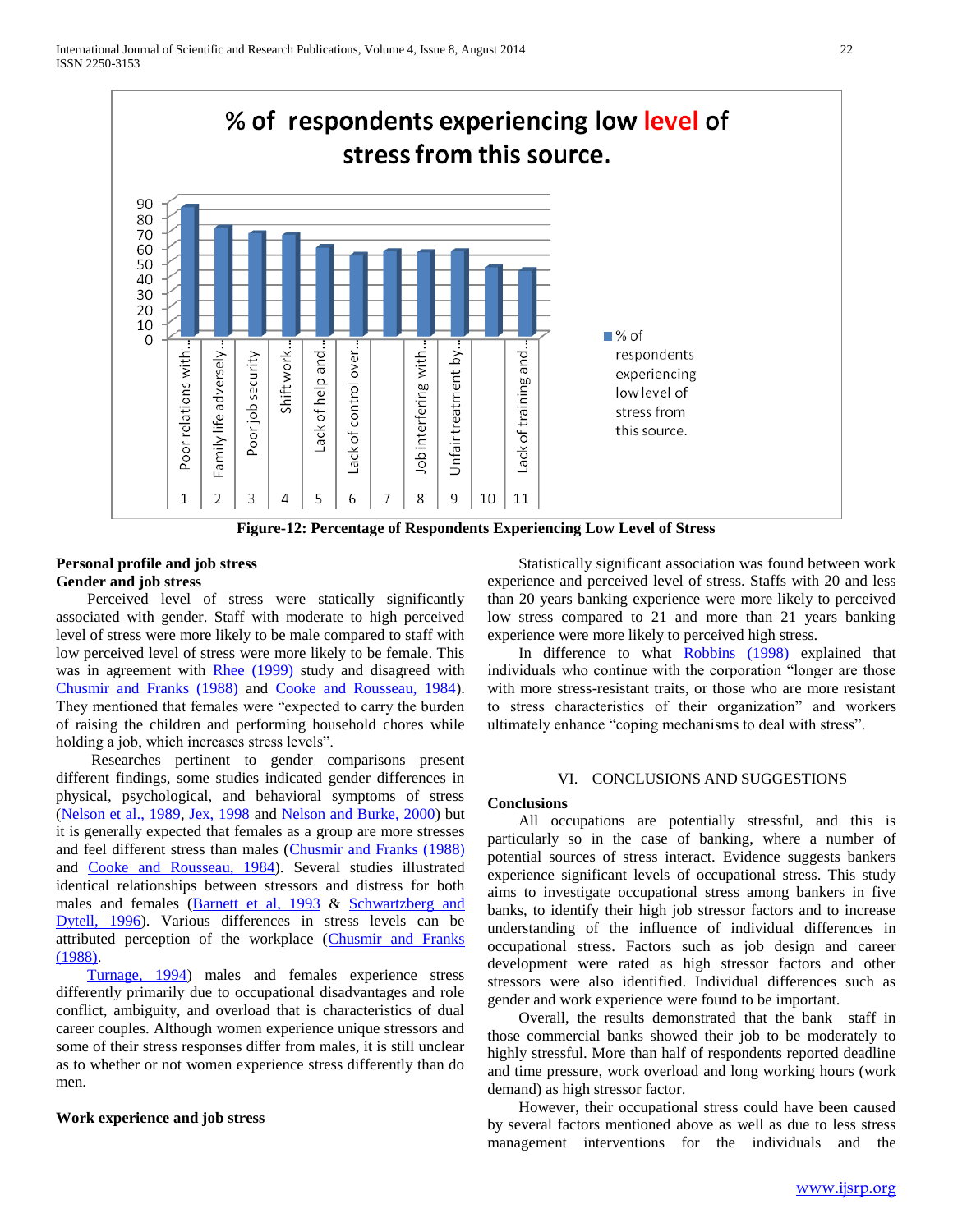organizations in order to eliminate or minimize the stressor problem at source. Nevertheless, from these findings, it is suggested that if stress managed, the perceived level of job stress and stressors could potentially be reduced or prevented for banker staff of all commercial banks.

As job stress is a major cause of work-related illness, while there is no specific legislative guidance on stress and how to control it, banks are reminded of their duty under "Health and Safety at Work Act" to permit, practical, (physical and psychological) health, safety and welfare of their employees.

However, the results provide a useful first insight into stress and sources of stress, which have important implications for the well being of banker staff. The researchers highlight general and specific strategies to manage and prevent high levels of stress at work as well as to improve the main stressors that had been experienced for the last six months by full commercial banker staff.

The understudy banks should follow the three levels of organizational stress management interventions by reduction of identified stressors in their work place, assisting individual bankers to cope with workplace stressors and providing support to those who were experiencing the effects of job related stress.

The researchers recommend that the MIS users in banks should develop a stress management program and an employee assistance programs for their workforce. Training for top management in order to raise awareness of organizational stress and to increase their commitment to tackling stress as well as plan to develop an internal stress management steering group.

All the banks are supposed legally required to have a health and safety policy in their workplace and they should apply an incorporated risk management process, using a risk assessment instrument, which can be administrated by internal risk assessors and continual monitoring of the interferences and ongoing measurement of risk. Internal resources to be used to implement and develop risk reduction strategies.

Strategies which require changes at the broader organization level included: redesigning tasks, reducing workloads, role clarification, establishing more manageable work programs, participative management, providing feedback and social support for staff and more equitable reward systems. Many of these approaches are directed toward rising worker autonomy, participation and control (Warr, 2002).

Robert and Andrew (2003) argued it that job redesign could improve the experience of staff involved in repetitive work, by increasing the variety and range of tasks (horizontal job enlargement). For other staff, job enrichment could be facilitated by increasing individuals' autonomy and control over their work (vertical job enlargement). Control and autonomy are characteristics of assertive behavior, which is regarded as being antagonistic to stress. Job enlargement may, serve to reduce stress for staff.

Generally, job enrichment and redesign offer a model to reduce stress as well as improving staff morale. Attention to the design of jobs and work organization may also improve individual motivation and so leads to greater efficiency.

Time management can be used to control stress. The inspiration behind time management is that many daily stresses can be condensed or reduced if employees do a superior job of managing time. One technique to time management was explained by Griffin (1999) the items to be listed every morning and then be grouped into five categories according to their importance.

Support provided by the employer for managing individual stress should seek to minimize those factors, which are potentially stress inducing in the work setting. Many of these involve changes in structure or function. Others focus on changes in the nature of specific jobs.

Further more, the following measures been mentioned by Kets de vries et al. (1977) that have to do with the career of employees need to be considered such as careful selection and appointment, good training programmes, adequate supervision of critical moments in the career, such as entrance upon one's duties, promotion and retirement or discharge… the social contact between individual and organization should clearly spelled out to limit confusion and prevent the existence of unrealistic expectations, much care should be given to arrive at compatibility between organizational role and individual.

Organization should be willing and prepared to provide career development appraisal, including the use of selfassessment tool, to offer individual counseling by internal staff or external services, to provide retraining opportunities, and to offer access to job placement services, such as 'outplacement' (Sutherland and Cooper, 2000).

Enhancing and designing new programs and training to furnish employees and management to maintain new demand, such as change in their parts and duties, developing a culture of anxieties for the benefit of workers and evolving initiatives for instance stress audits and internal staff satisfaction studies.

Finally, the researchers recommend that occupational stress must be formally recognized as a health and safety issue and that the MIS users in Banks need to adopt a systemic and problemsolving method to it. Clearly as with any other place of work threat, the risks should be gauged, and then workable steps should be taken to eliminate or minimize them. Finally, stress management is a joint responsibility of both individual bankers and managers in organizations.

#### **Critiques:**

The questionnaire proved to be valuable tool for the data collection on occupational stress among the staff in commercial banks. However, no questions had been asked with respect to 1) individual differences: a) Physical condition such as level of fitness and health, eating habits, exercise activity, sleep patterns and relaxation. b) Personality traits and behavioral characteristics such as type A Coronary Prone behavior pattern, needs and values. 2) Other stressor outcomes measures such as sickness absence levels, physical symptoms of ill health and staff turnover rates.

During the analysis, the researchers found that one of the banks understudy, the questionnaires had been distributed mainly to their managers and very few to their staff. The bank stated that as the questionnaire was in English, they distributed them among their managers to get a better response and the organization expected to see the result of this study on their managers rather than their staff.

Moreover, the researchers mainly depends in studies been conducted outside of Bahrain because there was not even a single published study of job stress been conducted there to compare it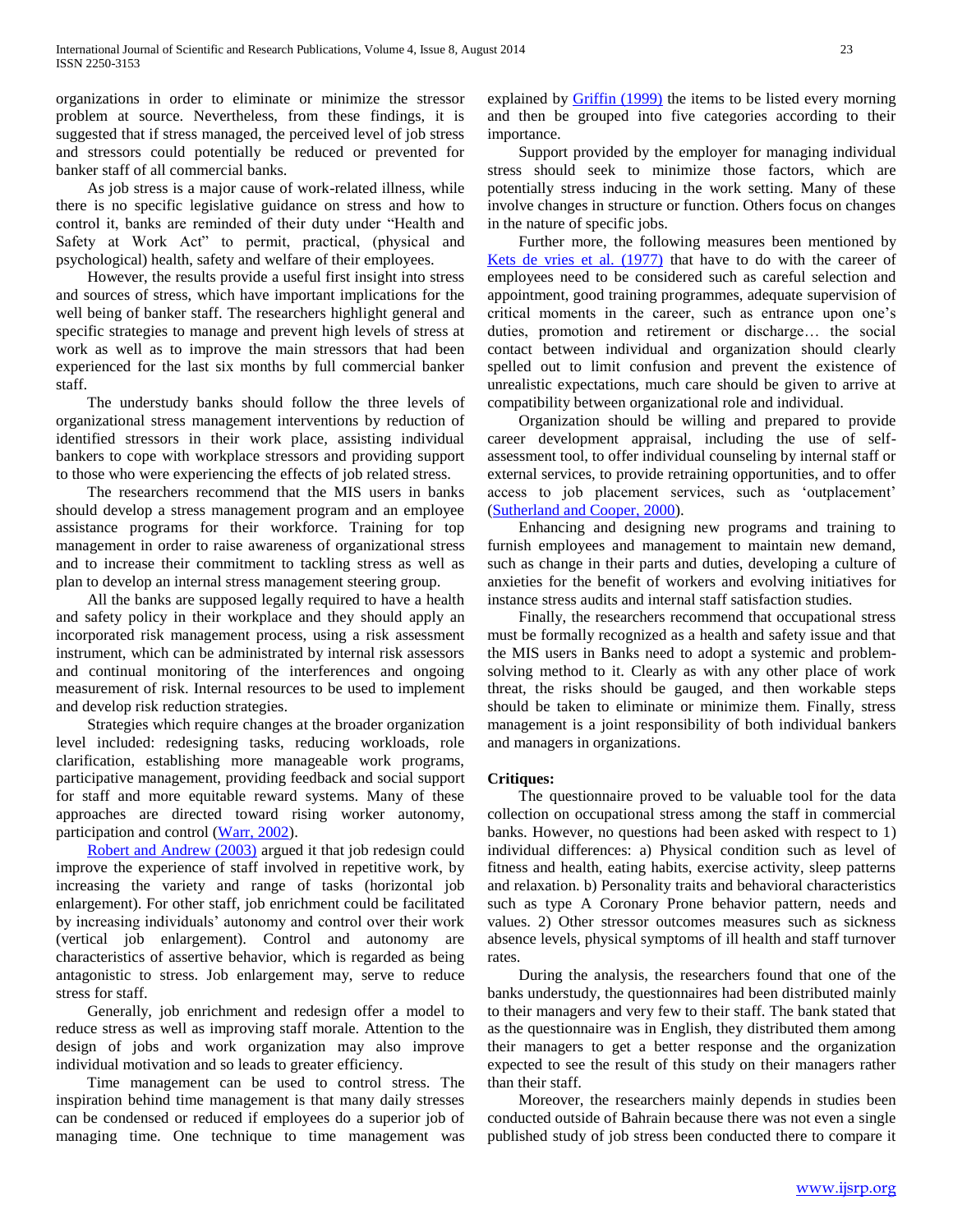with. Although huge numbers of studies been conducted by so many researchers in UK and US. The researchers concluded that most of the organizations in Bahrain are unaware of job stress consequences and they don't recognize job stress as an health and safety issue. This reflects the cultural views of Bahrainis that less attention and importance has been given to the impact of work related stress. Nevertheless, the researchers could be the pioneers in this type of study in Bahrain.

The researchers tried to contact different people and departments that might be useful and helpful to this study such as head of Occupational Health Department and Public Health department in Ministry of Health, Head of Health and Safety Department in Ministry of Labor, Bahrain Centre for Studies and Research (BCSR), The Bankers' Society of Bahrain, Bahrain Institute of Banking & Finance, Central Bank of Bahrain, Arabian Gulf University, University of Bahrain, Collage of Health Science, Muharraq Public Library and Manama Public Library. Unfortunately, the researchers found no published studies been conducted regarding job stress. This means that the country is really lacking in general job stress studies and little idea about staff stress level or stressor factors.

Some of these heads of departments show their concern, interest and encouragement and stated that they had never been cross this type of study in Bahrain. Others stated that stress is under health and safety Act but there is no specific legislative guidance on stress and how to control it. whereas, some mentioned that no policies been implemented regarding job stress in their organization, that's why the employers take no actions towards stress and the employees are the most sufferers.

In understanding and recognizing work and stress in organization, it is crucial to admit increasing pressure on employers to reduce the levels of work-related stress and to improve and maintain staff health and well-being. The way health and safety in the workplace interpreted tends to reflect the concerns of those who are first responsible for implementation of specific legislative guidance on stress such as the Ministry of Labor and Ministry of Health. Then concerns of those who are responsible for implementation of stress management policies, for example, human resources, occupational health and senior managers of any organization.

#### **Suggestions for future research:**

Stress in banking staff needs more research, and the means of dealing with stress should be opened up for much more discussion. Research is needed to clarify the relationship between the job stress and job satisfaction in the field of banking. Additionally, there is a need to study a larger sample of bank staff; to compare how the stresses they experience to those of staff working in different division.

The researchers recommend future research investigation in physical, psychological and behavioral symptoms of stress among banker staff. Further research of stress in coping strategies and locus of control is needed.

Certain findings deserve further consideration in future research. For example the relationship between individual variables and stressors or the relationship between job satisfaction and job stress, despite the strong statistical relationship found between high stressor and stress. This suggests the possibility that other variables not measured in the

study may be operating. For example, certain personality factors may influence how stressors are perceived. Future studies should assess more fully the personality characteristics of bankers.

Additionally, a research needs to be done on variables (individual differences: demographic differences and personality traits and behavioral characteristics) that moderate relations between stressors and job performance. This must be methodologically sound and have enough statistical power to detect moderator effects.

Finally, research study is needed to survey the attitudes and perceptions of bank officers concerning stress and stress management, to determine how bank authorities' defined stress, the impact of stress on bank staff, and what they feel can be done to lower stress levels or enhances one's tolerance to stress.

#### ACKNOWLEDGMENT

Research published in this International Journal of Scientific and Research Publication was supported by *University of Bahrain,* Deanship of Scientific Research, Scientific Research Project Funding *No 2/2012.* 

#### **REFERENCES**

- [1] Barnett, R.C., N.L. Marshall, S.W. Raudenbush and R.T. Brennan, 1993. Gender and the relationship between job experiences and psychological distress: A study of dual-earner couples. J. Personality Social Psychol., 64: 794-806.
- [2] Bowling, A., 1997. Research Methods in Health: Investigating Health and Health Services. Open University Press, Buckingham
- [3] Brink, P. and M. Wood, 1990. Advanced Design in Nursing Research. The International Professional Publ., London, UK.
- [4] Burns, N. and S. Grove, 1987. The Practice of Nursing Research: Conduct, Critique and Utilization. W.B. Saunders Co., Philadelphia, USA., ISBN-13: 9780721610955, Pages: 790.
- [5] Cartwright, S. and C.L. Cooper, 1996. Managing Mergers Acquisitions and Strategic Alliances. Taylor and Francis, Oxford, UK., ISBN-13: 9780750623414, Pages: 250.
- [6] Cartwright, S. and C.L. Cooper, 1997a. Managing Workplace Stress. 1st Edn., Sage Publ., London, UK., ISBN-13: 9780761901938, Pages: 185.
- [7] Cartwright, S. and C.L. Cooper, 1997b. Coping in Occupational Settings. In: Handbook of Coping, Zeidner, M. and N.S. Endler (Eds.). Wiley, New York, USA., pp: 202-220.
- [8] Cartwright, S., C. Cooper and L. Murphy, 1996. Diagnosing a Healthy Organization: A Proactive Approach to Stress in the Workplace. In: Job Stress Interventions, Murphy, L., J. Hurrell, S. Sauter and C.W. Puryear Keita (Eds.). 2nd Edn. American Psychological Association, Washington, DC., USA.
- [9] CBB, 2013. Center Bank of Bahrain, Statistical bulletin. Center Bank of Bahrain, March 12, 2013, Bahrain.
- [10] Chusmir, L. and V. Franks, 1988. Stress and the woman manager. Training Dev. J, 42:66-70.
- [11] Cooke, R.A. and D.M. Rousseau, 1984. Stress and strain from family roles and work-role expectations. J. Applied Psychol., 69: 252-260.
- [12] Cooper, C.L., 1995. Papering over the cracks: Individual strategies or organizational interventions in dealing with stress at work. In: Proceedings of the BPS Conference on Occupational Psychology, January 1995, University of Warwick.
- [13] Cooper, C.L. and R.S. Bramwell, 1992. Predictive validity of the strain components of the occupational stress indicator. Stress Med., 8: 57-60.
- [14] Cooper, C.L. and S. Lewis, 1998. Balancing Career, Family and Life. Kogan Page Ltd., London, UK.